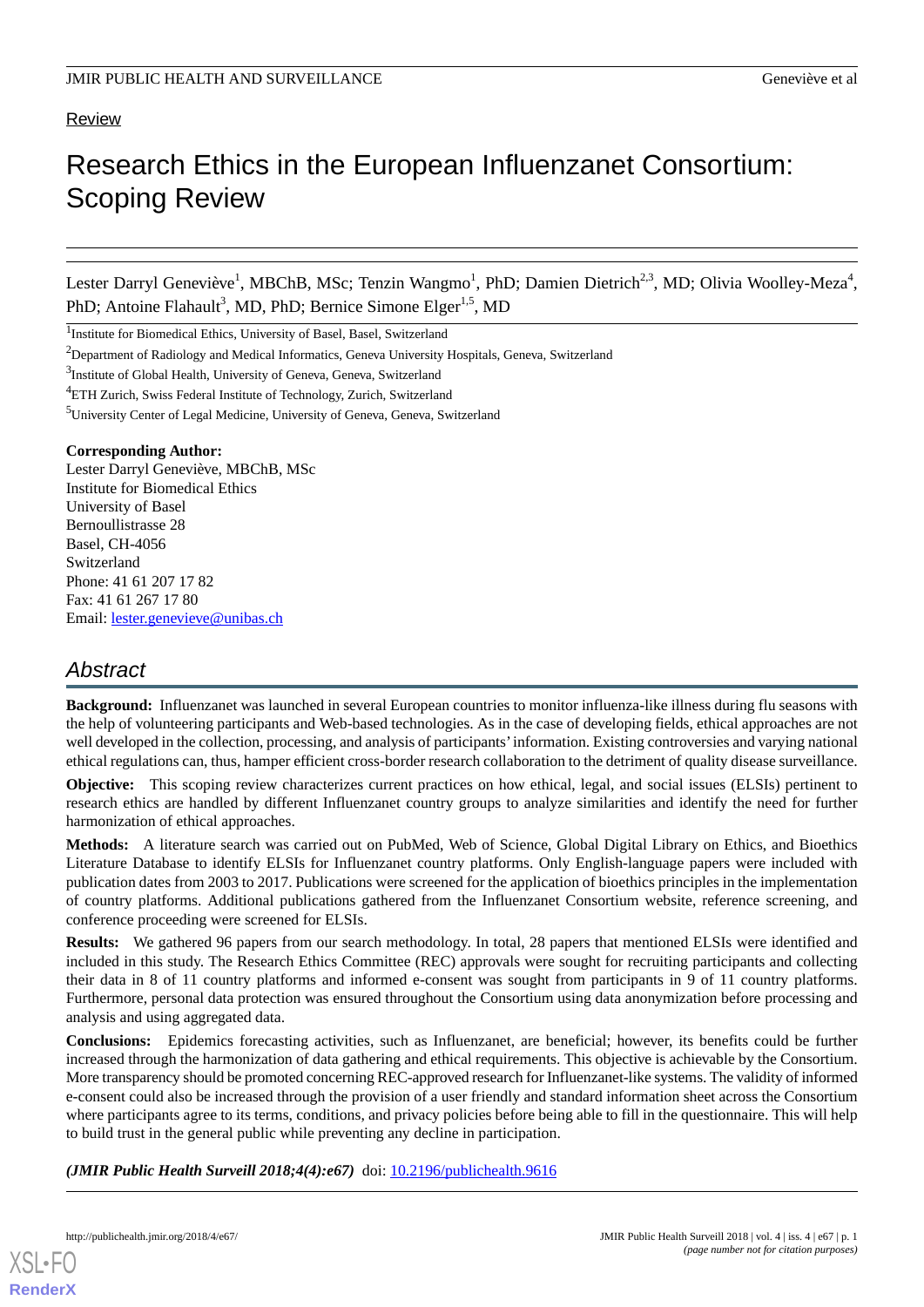#### **KEYWORDS**

communicable diseases; influenza, human; public health surveillance; research ethics; web-based technologies; mobile phones; smartphone; participatory surveillance

# *Introduction*

Web-based technologies have become an integral part of public health surveillance over the last 2 decades [\[1](#page-9-0)]. It is estimated that 4.3 billion people globally will have mobile broadband subscriptions by the end of 2017 [[2\]](#page-9-1). Their ubiquitous availability allows volunteer citizens to engage in disease detection through digital means [[3](#page-9-2)]. Real-time granular health data are, thus, collected from volunteering participants (eg, via mobile phones with global positioning), supplementing the big data collected by public health authorities and laboratories [[3,](#page-9-2)[4\]](#page-9-3). Combining these different data sources allows earlier and finer spatial detection of public health threats than traditional surveillance systems, permitting more appropriate preventive and mitigating measures to be deployed [\[4\]](#page-9-3). A successful example of such disease digital detection is the European Influenzanet Consortium.

Every year in Europe, seasonal flu brings its share of morbidity and mortality among vulnerable groups (eg, the elderly) and a rise in associated medical costs [[5\]](#page-9-4). Infection with influenza virus is hard to diagnose without virological confirmation, and public health authorities usually rely on influenza-like illness (ILI) as a surveillance indicator for outbreaks [[6\]](#page-9-5)*.* This surveillance program is carried out by the European Influenza Surveillance Network (EISN), which is coordinated by the European Centre for Disease Control [\[7](#page-9-6)]. Since 2008, EISN has relied on ILI reports by general practitioners from national sentinels in its 30 European Union and European Economic Area countries [[8\]](#page-9-7). However, this traditional surveillance system is biased by the use of nonuniform case definitions for ILI by the Member States and depends on the rate at which patients seek medical care from general practitioners, thereby reflecting only medically attended ILI incidence rates [[9-](#page-9-8)[11\]](#page-9-9). The general practitioner consultation rate is itself dependent on several factors that include the time delay between the onset of symptoms and health complications, the need of certificates from general practitioners for prolonged work absenteeism owing to illness, types of health insurance, and health care systems [[12\]](#page-9-10). Thus, there is a non negligible underestimation of the real disease burden of influenza outbreaks [\[13](#page-9-11)]. The current limitations of EISN led to the development of Influenzanet, an innovative ILI surveillance network based on the active participation of public volunteers and the use of Web-based technologies to report cases of ILI, complementing data gathered by EISN [\[12](#page-9-10),[14\]](#page-9-12).

The Influenzanet Consortium was launched in 2003 in the Netherlands and the Flemish part of Belgium [\[6](#page-9-5)]. Denmark, France, Ireland, Italy, Portugal, Spain, Sweden, Switzerland, and the United Kingdom have also joined this surveillance network [\[15](#page-9-13)]. However, very recently in 2017, the Netherlands-Belgium platforms have ceased their activities because of lack of funding, which undermines the excellent work done by these platforms in promoting the ILI surveillance for 15 years in their countries. The platforms will resume their

activities if funding is made available by May 2018. Otherwise, the platforms will terminate their activities permanently [[16\]](#page-9-14). Public volunteers are usually recruited via mass media, and there are no exclusion criteria for registration (except for Sweden) [[17-](#page-9-15)[19\]](#page-10-0). At registration, volunteers fill in an intake questionnaire and afterwards, receive a weekly reminder by email to fill in an ILI-related symptom questionnaire [[6\]](#page-9-5). Importantly, the absence of symptoms is also declared. In addition, participants are allowed to indicate symptoms of ILI for other household members in an attempt to increase the data collection for children and elderly individuals [\[17](#page-9-15)].

Influenzanet offers numerous advantages over EISN, including the following: ILI incidence rates are extrapolated from both medically attended and unattended patients, real-time disease-monitoring capability through the citizen participation, flexibility to changes without disturbance of the overall system functionality, uniform data collection allowing direct comparisons between countries, comparatively lower running costs, easier to increase scalability, and participant empowerment through information on prevention strategies and disease activity at local and national levels [\[11](#page-9-9),[13](#page-9-11)[,17](#page-9-15),[20\]](#page-10-1).

Nonetheless, Influenzanet also has some disadvantages, including the self-selection bias of participants (eg, underrepresentation of younger and older age groups), absence of virological confirmation of influenza cases, recruitment and motivation of participants to continuously donate their data for surveillance are problematic (eg, limited sample sizes in some countries), and limited amount and complexity of data that can be collected to ensure the continued use of platforms by participants [\[11](#page-9-9),[13,](#page-9-11)[17](#page-9-15)].

This approach for monitoring disease involves the collection of information about users that affects their risks of influenza or complication from influenza; this information includes the demographic data, vaccination status, presence of certain medical conditions (eg, diabetes mellitus), use of food complements, daily activities, and household composition (eg, presence of children) [[21\]](#page-10-2). Moreover, some national platforms have developed mobile apps as additional data collection tools; for instance, the Swiss mobile app gathers useful supplementary data through smartphone sensors (eg, inbuilt movement sensors to test for an association between the physical activity level of participants and the risk of ILI) or smartphone features (eg, test for an association between the psychological profile of participants, inferred via the list of apps installed, and attitude toward vaccination; Grippenet Switzerland, email communication, November 29, 2017). This complements the data gathered from questionnaires, allowing to answer innovative research questions and implement rational public health strategies while maintaining high privacy protection measures; for example, only highly aggregated and summarized versions of the data are transmitted for analysis, whereas the bulk of data is stored locally on participants' smartphones. Moreover, mobile app data will not be shared with the rest of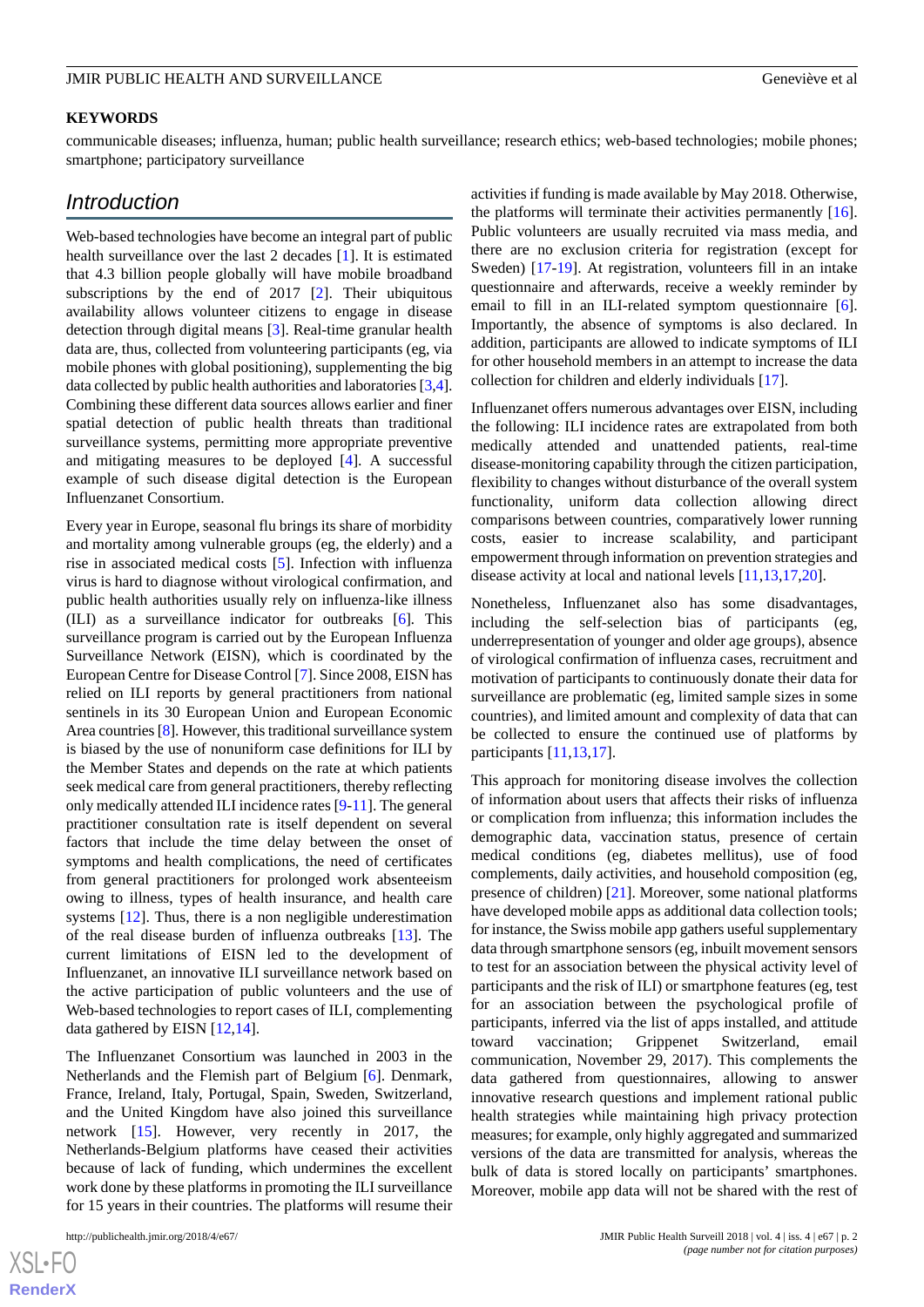the Consortium until a framework for data sharing is set up. Nonetheless, Influenzanet data can be valuable and sensitive information. Thus, collecting such information poses ethical, legal, and social issues (ELSIs), in particular, if the collected data could be used for secondary research purposes or in the event of a cyber attack leading to data leakage.

As it is commonly the case for developing fields, ethical approaches are not yet well developed in the collection (here through Web-based technologies), processing, and analysis of participants' information. Existing controversies can, thus, be the cause of additional barriers to efficient collaboration. Furthermore, although research collaboration and comparability of data are important because epidemics do not stop at national borders, varying ethical regulations at national levels can hamper collaboration between countries. Additionally, a number of new ethical issues raised by Influenzanet-like activities do not or only partially fit traditional evaluation categories used by Research Ethics Committees (RECs) for clinical trials or data-based research. This scoping review aims to discuss ELSIs of these participatory surveillance systems. First, we characterized the current practices using findings from the literature search where we compared how issues related to research ethics are being handled by different Influenzanet country groups to analyze similarities and identify the need for further harmonization of ethical approaches. Thereafter, we carried out an ELSI analysis to suggest ways to strengthen them to lay the ground for expanding the capacity and positive impact of such systems in the future.

# *Methods*

For this review, we followed the methodological guidance provided for conducting a scoping review [\[22](#page-10-3)]. Four databases, namely, PubMed, Web of Science (all databases), Global Digital Library on Ethics, and BELIT (Bioethics Literature Database) were searched to identify ELSIs for the national platforms of the Influenzanet Consortium.

We used the following key terms: *Influenzanet*, *De Grote Griepmeting*, *Flusurvey*, *Gripenet*, *Grippenet*, *Hälsorapport*, *Influmeter*, and *Influweb*. Only English-language papers with

publication dates from the last 15 years (2003-2017) were included. The search started from 2003 because the first Influenzanet national platform, *De Grote Griepmeting*, was launched in this year.

In line with the conception of modern research ethics, we searched publications related to Influenzanet for the use and application of ethical principles [\[23](#page-10-4),[24\]](#page-10-5) in the implementation of these national platforms; these principles are as follows: respect for autonomy (respect the decision-making capacity of Influenzanet participants through the provision of a: an informed consent and b: opt-out option); beneficence (direct and indirect benefits provided to Influenzanet participants via Web-based information on the study); nonmaleficence (prevention of informational harm to Influenzanet participants such as personal data protection measures, for example, anonymization of personal data); and justice (ensuring open and nondiscriminative participation of users to the Influenzanet network to ensure fairness in the distribution of benefits and risks) [\[25](#page-10-6)]. In addition, we evaluated the presence of ethical approval by an ethics committee to balance the benefits and risks to participants, future patients, or society. Additional publications found on the Influenzanet Consortium website [[15\]](#page-9-13) were gathered and screened for ELSIs as well. Furthermore, reference lists of included publications were searched for additional studies. Only publications mentioning at least one of these 6 ELSI components were included.

The included full-text papers were screened and analyzed independently by 2 review authors (LDG and TW) to ensure that they met the inclusion criteria of having information on the desired ELSI components previously described. Discrepancies between the 2 review authors were solved through discussion. [Figure 1](#page-3-0) illustrates the methodological process behind the selection and inclusion of publications for this review based on the PRISMA framework for systematic reviews and meta-analyses [\[26](#page-10-7)]. When the gathered literature did not provide sufficient information on some national platforms, country members of the Influenzanet Consortium were contacted either through email or the coordinator of the Consortium to provide additional details and to assess the veracity of the information gathered on their respective platforms.

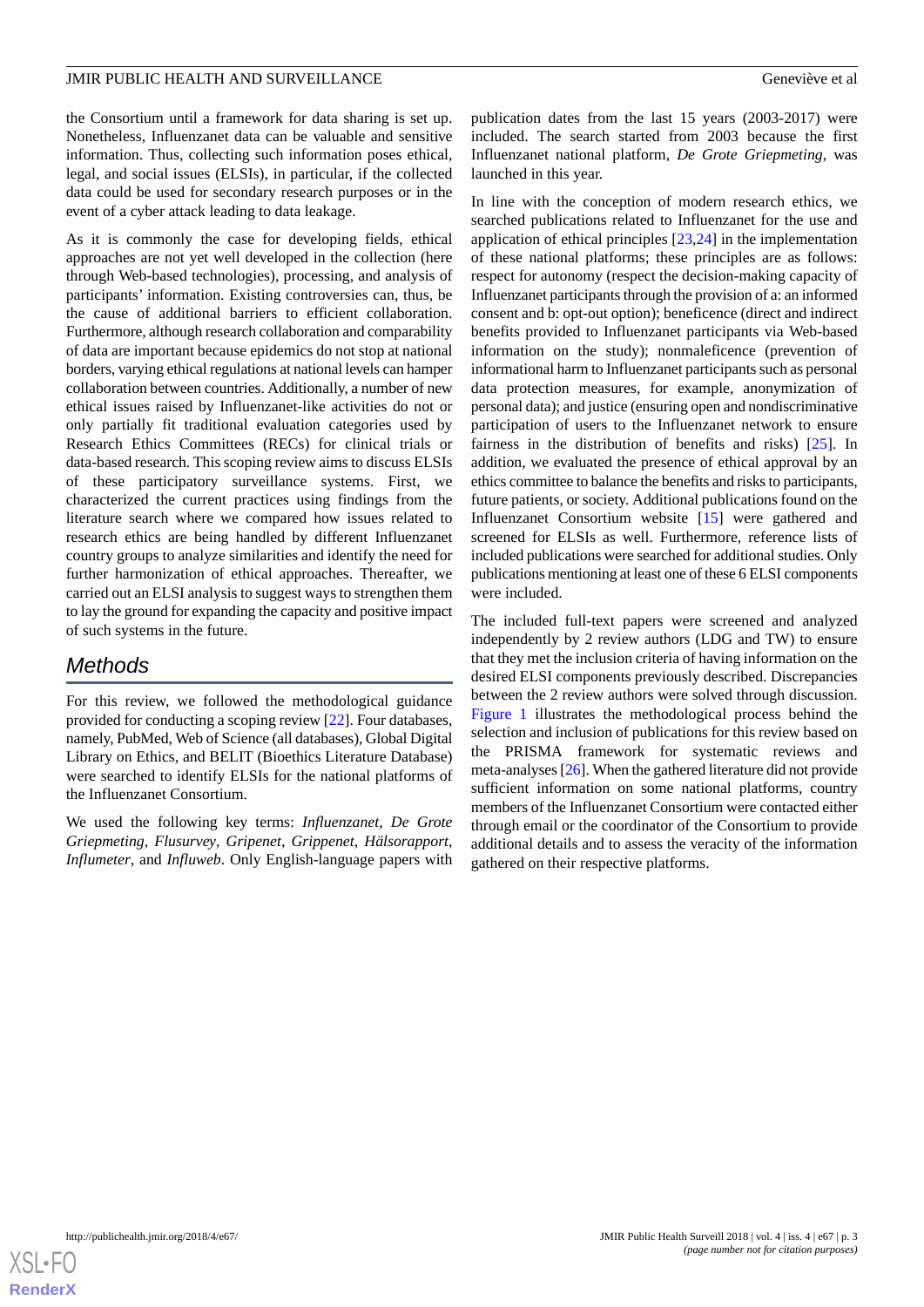<span id="page-3-0"></span>**Figure 1.** The PRISMA (Preferred Reporting Items for Systematic Reviews and Meta-Analyses) flowchart of study selection. ELSI: ethical, legal, and social issues.



# *Results*

The original literature search, carried out on September 11 and repeated on October 10 2017 in the databases mentioned above, identified a total of 66 potentially relevant papers [\(Table 1\)](#page-4-0) on the Influenzanet Consortium and its national platforms (eg, *De Grote Griepmeting* for the Netherlands and Belgium, *Flusurvey* for the United Kingdom and Ireland, *Gripenet* for Portugal and Spain, *Grippenet* for France and Switzerland, *Hälsorapport* for Sweden, *Influmeter* for Denmark, and *Influweb* for Italy). No papers on Influenzanet were found on the Global Digital Library on Ethics and BELIT.

After the removal of duplicates (n=29), 37 papers were considered for this study. Among these 37, 4 were datasets, 5 included supporting information to other papers in the list (eg, tables and figures), 2 papers were in other languages (French

and Swedish), and 2 were meeting abstracts; these 13 papers were excluded. The remaining 24 full-text papers were then screened for 6 ELSI components (informed e-consent obtained from participants; ability of participants to opt out from the study at any time; Web-based information on national platform and influenza; personal data protection measures, for example, anonymization and abiding to the national regulations on privacy, data collection, and treatment; open and nondiscriminative participation; and ethical approval by an REC or other competent entity). Only 16 of the 24 papers addressed some ethical, legal, and social components (eg, ethical approval by RECs, informed consent, etc).

Our search of the Influenzanet Consortium website [[15](#page-9-13)] resulted in an additional 28 publications. After the removal of duplicates  $(n=14)$ , 14 publications were considered for a detailed review of their ELSI components. Notably, 10 of the 14 papers addressed some ethical, legal, and social components.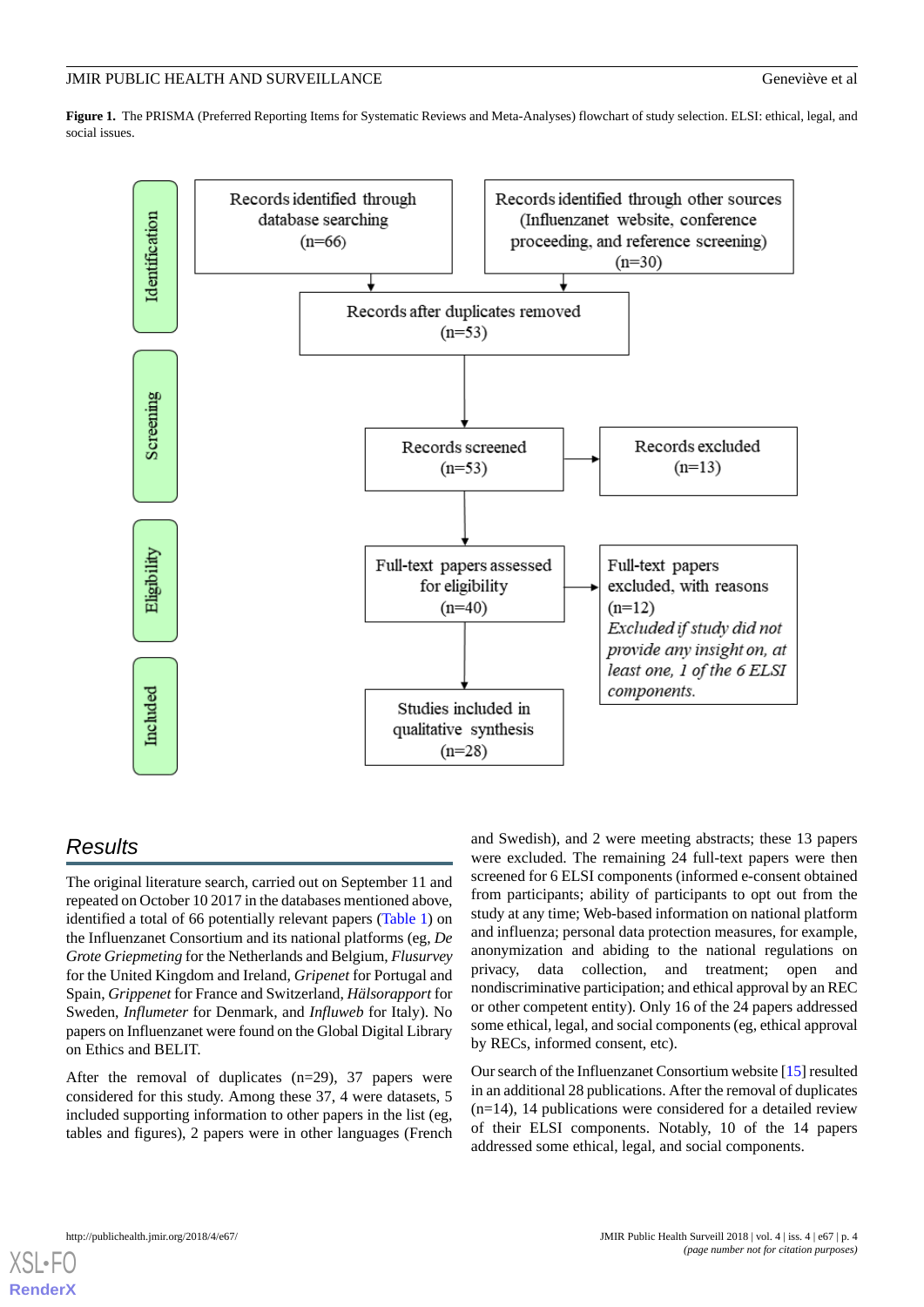<span id="page-4-0"></span>

|  | Table 1. Initial search results (date of search: September 11, 2017 and October 10, 2017). |  |  |  |  |  |
|--|--------------------------------------------------------------------------------------------|--|--|--|--|--|
|--|--------------------------------------------------------------------------------------------|--|--|--|--|--|

| Search terms used              | Results found in PubMed $(n=22)$ , n | Results found in all Web of Science databases $(n=44)$ , n |  |  |  |
|--------------------------------|--------------------------------------|------------------------------------------------------------|--|--|--|
| European network: Influenzanet | 10                                   | 16                                                         |  |  |  |
| <b>National platforms</b>      |                                      |                                                            |  |  |  |
| De Grote Griepmeting           | $\overline{0}$                       | $\Omega$                                                   |  |  |  |
| Flusurvey                      | 3                                    | 7                                                          |  |  |  |
| Gripenet                       |                                      |                                                            |  |  |  |
| Grippenet                      | 6                                    | 12                                                         |  |  |  |
| Hälsorapport                   | $\mathbf{0}$                         | 2                                                          |  |  |  |
| Influmeter                     |                                      |                                                            |  |  |  |
| Influweb                       |                                      | 5                                                          |  |  |  |

Overall, 2 additional publications (retrieved from reference screening and a conference proceeding) were included, leading to a total of 28 papers included in our analysis, as seen in [Figure](#page-3-0) [1.](#page-3-0) [Table 2](#page-5-0) reports on these 28 papers and summarizes the presence or absence of the ELSI components for each paper reviewed. However, [Table 2](#page-5-0) should be interpreted cautiously because the presence of some ELSI components does not automatically apply to all country platforms in noncountry-specific publications.

The Influenzanet country-specific information in [Table 3](#page-6-0) was collated from publications gathered in the literature search ([Table 2](#page-5-0)) and additional information provided by country representatives. The information in [Table 3](#page-6-0) was subsequently double checked, updated, and corrected by country representatives (in many cases, authors of papers themselves) through the help of the supervisor of the Consortium who communicated our findings. This verification step was important to prevent inaccuracies resulting from the misinterpretation of the literature because the absence of an ELSI component in a publication does not automatically imply that it was not addressed by the platform(s) and temporal evolution of these platforms, where ELSI components might change over time.

Only 3 of 11 national platforms (Belgium-the Netherlands and Denmark) did not seek ethical approval by REC before the launch of their platforms. The Swiss national platform [[45\]](#page-11-0) has obtained ethical approval for the launch of its mobile app before

the start of the flu season 2017/2018. Registration and participation to the national platforms were open and nondiscriminative to all residents of the respective countries [[12,](#page-9-10)[14\]](#page-9-12), except for the Swedish platform, where participation is through invitations only [[17](#page-9-15)[,18](#page-10-8)]. The Web-based information on the study was provided to all Influenzanet participants and informed electronic consents were obtained from participants in 9 of 11 national Influenzanet platforms. The electronic consent or so-called "e-consent" commonly used in studies without face-to-face contact, but where communication is entirely taking place via Web-based technologies, is another exception to, or adaptation of, traditional informed consent. Influenzanet uses this type of e-consent, where participants through a few clicks on a screen agree to the terms, conditions, and privacy policies of the research project.

The Belgium-Dutch and Danish platforms were the only exceptions where an informed e-consent was not legally required for participation (Influmeter, email communication, August 10, 2017) [[6,](#page-9-5)[20](#page-10-1),[21\]](#page-10-2). All Influenzanet users were allowed to withdraw from the research at any time. Participant identifiers used in Influenzanet (eg, pseudonyms and email addresses) were stored separately from the questionnaire data and not used during the data processing and analysis phases. Personal data from participants were, thus, anonymized before processing or analysis, which were performed at the aggregate level in all national platforms [\[14](#page-9-12)].

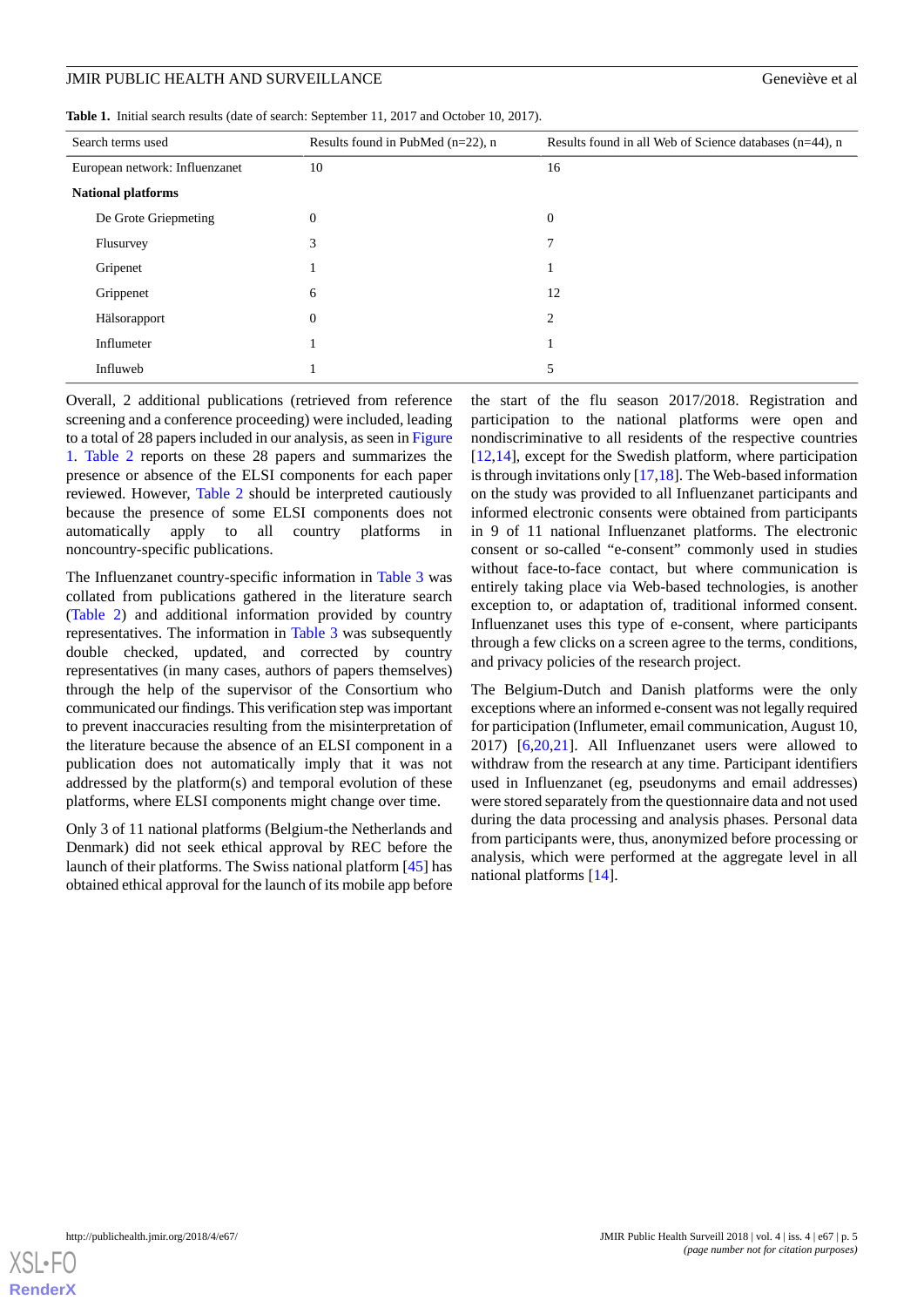<span id="page-5-0"></span>Table 2. A list of included studies (n=28) with ethical, legal, and social issue components (with ethical approval of study). All platforms listed by each paper do not satisfy the ethical, legal, and social issue components equally.

| Author (year)                              | Platform(s) concerned                                                 | Ethical, legal, and social issue components |                                                  |                                   |                       |                          |                                         |
|--------------------------------------------|-----------------------------------------------------------------------|---------------------------------------------|--------------------------------------------------|-----------------------------------|-----------------------|--------------------------|-----------------------------------------|
|                                            |                                                                       | Research<br>ethics com-<br>mittee           | Open and non-<br>discriminative<br>participation | Web-based<br>information<br>sheet | Informed<br>e-consent | Opt out<br>from<br>study | Personal data<br>protection<br>measures |
| Adler et al (2014) [27]                    | UK <sup>a</sup>                                                       | ✓                                           | ✓                                                |                                   |                       |                          | ✓                                       |
| Bajardi et al (2014) [28]                  | $BE^b$ , $FR^c$ , $IT^d$ , $NL^e$ , $PT^f$ ,<br>$SE^{g}$ , UK         | ✓                                           |                                                  |                                   | ✓                     |                          |                                         |
| Bajardi et al (2014) [29]                  | BE, FR, IT, NL, PT, SE, UK $\checkmark$                               |                                             |                                                  |                                   |                       |                          |                                         |
| Brooks-Pollock et al (2011) [19]           | UK                                                                    | ✓                                           |                                                  |                                   |                       |                          |                                         |
| Cantarelli et al (2014) [14]               | BE, FR, IT, NL, PT, SE, UK                                            | $\checkmark$                                | ✓                                                |                                   |                       |                          |                                         |
| Debin et al (2013) [30]                    | FR                                                                    | ✓                                           |                                                  |                                   |                       |                          |                                         |
| Debin et al (2014) [10]                    | FR                                                                    | ✓                                           |                                                  |                                   |                       |                          |                                         |
| Eames et al (2012) [31]                    | UK                                                                    |                                             |                                                  |                                   |                       |                          |                                         |
| Eames et al (2012) [32]                    | UK                                                                    |                                             |                                                  |                                   |                       |                          |                                         |
| Friesma et al (2009) [5]                   | BE, NL                                                                |                                             |                                                  | ✓                                 |                       |                          |                                         |
| Guerrisi et al (2016) [33]                 | BE, FR, IT, NL, PT, UK                                                |                                             |                                                  |                                   |                       |                          | ✓                                       |
| Kjelso et al (2016) [20]                   | $DK^h$                                                                |                                             |                                                  |                                   |                       |                          |                                         |
| Koppeschaar et al (2017) [17]              | BE, DK, FR, IE <sup>i</sup> , IT, NL,<br>PT, SE, ES <sup>j</sup> , UK | ✓                                           |                                                  | ✓                                 | ✓                     |                          | ✓                                       |
| Land-Zandstra et al (2016) [34]            | BE, NL                                                                |                                             |                                                  |                                   |                       |                          |                                         |
| Loubet et al (2016) [35]                   | FR                                                                    |                                             |                                                  |                                   | ✓                     |                          | ✓                                       |
| Loubet et al (2016) [36]                   | FR                                                                    |                                             |                                                  |                                   | ✓                     | ✓                        |                                         |
| Marquet et al (2006) [21]                  | NL                                                                    |                                             | ✓                                                |                                   |                       |                          | ✓                                       |
| Paolotti et al (2010) [37]                 | IT                                                                    |                                             |                                                  | ✓                                 |                       |                          |                                         |
| Peppa et al (2017) [38]                    | UK                                                                    | ✓                                           |                                                  |                                   | ✓                     |                          |                                         |
| Perrotta et al (2017) [39]                 | IT                                                                    |                                             |                                                  |                                   |                       |                          |                                         |
| Perrotta et al (2017) [40]                 | IT                                                                    |                                             |                                                  |                                   |                       |                          |                                         |
| Pini et al (2017) [18]                     | $\rm SE$                                                              |                                             |                                                  |                                   |                       |                          | ✓                                       |
| Smolderen et al (2007) [41]                | NL                                                                    |                                             |                                                  |                                   |                       |                          | ✓                                       |
| Tilston et al. (2010) [42]                 | $\ensuremath{\mathsf{UK}}\xspace$                                     |                                             |                                                  |                                   |                       |                          |                                         |
| van Noort et al (2007) [11]                | BE, NL, PT                                                            |                                             |                                                  | ✓                                 |                       |                          |                                         |
| van Noort and Stollenwerk<br>$(2008)$ [43] | BE, IT, NL, PT                                                        |                                             |                                                  |                                   |                       |                          |                                         |
| van Noort et al (2015) [9]                 | BE, IT, NL, PT                                                        | ✓                                           |                                                  | ✓                                 |                       |                          |                                         |
| Vandendijck et al (2013) [6]               | BE                                                                    |                                             | ✓                                                |                                   |                       |                          | ✓                                       |

<sup>a</sup>UK: United Kingdom. <sup>b</sup>BE: Belgium. <sup>c</sup>FR: France. <sup>d</sup>IT: Italy. <sup>e</sup>NL: the Netherlands. f<sub>PT</sub>: Portugal. g SE: Sweden. <sup>h</sup>DK: Denmark. <sup>i</sup>IE: Ireland.

<sup>j</sup>ES: Spain.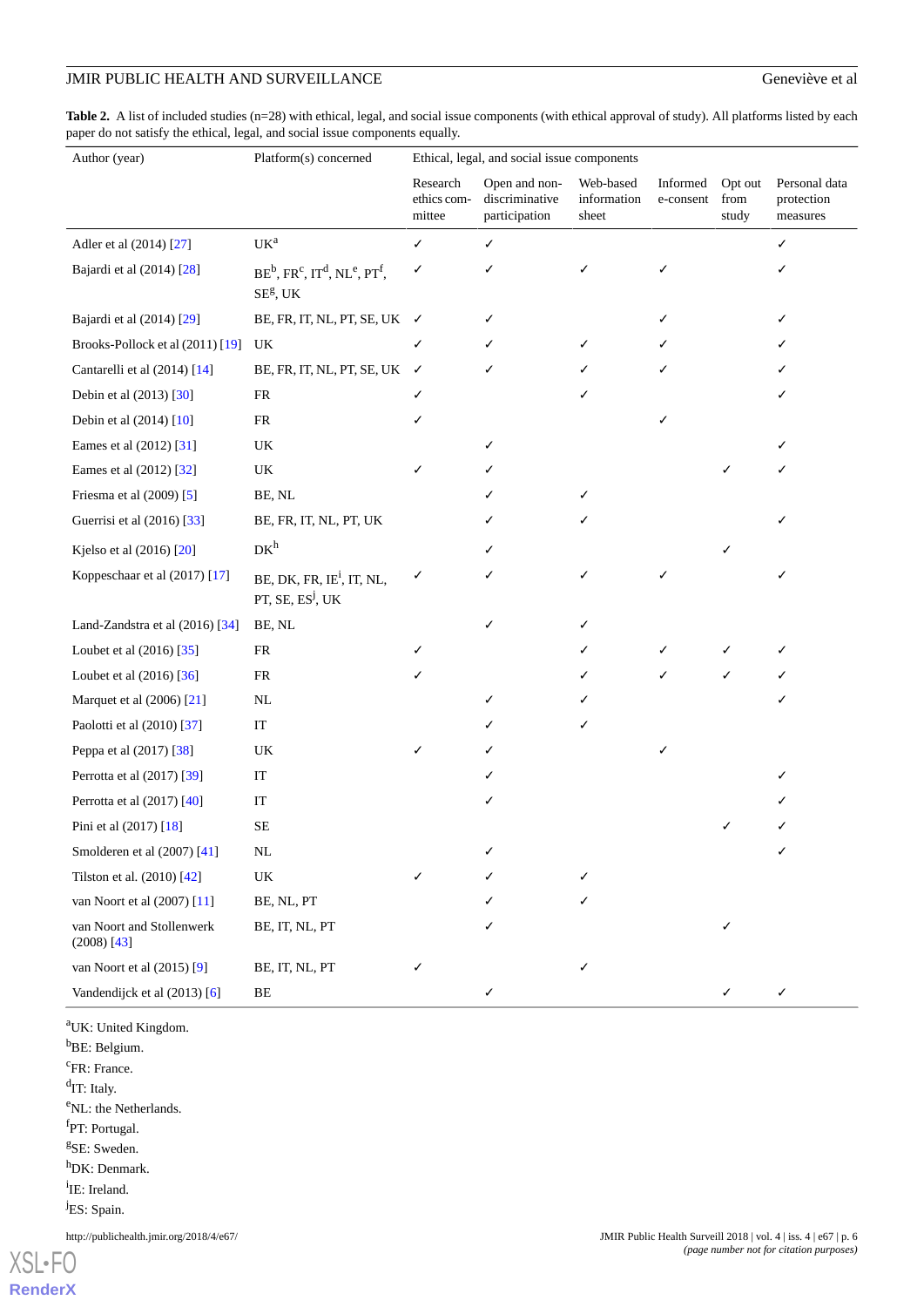<span id="page-6-0"></span>

| Table 3. The ethical, legal, and social dimensions of Influenzanet national platforms (with research ethics approval of study). |  |  |  |
|---------------------------------------------------------------------------------------------------------------------------------|--|--|--|
|---------------------------------------------------------------------------------------------------------------------------------|--|--|--|

| National platform        | Date of creation | Research ethics approval<br>of study | Open and non-<br>discriminative<br>participation | Web-based<br>information<br>sheet | Informed<br>e-consent    | Ability to opt<br>out from the<br>study | Personal data<br>protection <sup>a</sup> |
|--------------------------|------------------|--------------------------------------|--------------------------------------------------|-----------------------------------|--------------------------|-----------------------------------------|------------------------------------------|
| Belgium (Flanders)       | 2003             | b                                    |                                                  | √                                 |                          |                                         |                                          |
| Denmark                  | 2013             | $\mathbf c$                          |                                                  |                                   | $\mathcal{S}^{\rm c}$    |                                         |                                          |
| France                   | 2012             | ✓                                    |                                                  |                                   | ✓                        |                                         |                                          |
| Ireland                  | 2013             |                                      |                                                  |                                   | ✓                        |                                         |                                          |
| Italy                    | 2008             |                                      |                                                  |                                   | ✓                        |                                         |                                          |
| Portugal                 | 2005             |                                      |                                                  |                                   | ✓                        |                                         |                                          |
| Spain                    | 2012             | $\mathcal{L}^d$                      |                                                  |                                   | $\mathcal{S}^{\text{d}}$ |                                         | $\mathcal{L}^e$                          |
| Sweden                   | 2011             | √                                    |                                                  |                                   | ✓                        |                                         |                                          |
| Switzerland <sup>1</sup> | 2016             |                                      |                                                  |                                   | ✓                        |                                         |                                          |
| The Netherlands          | 2003             |                                      |                                                  |                                   | g                        |                                         |                                          |
| United Kingdom           | 2009             |                                      |                                                  |                                   |                          |                                         |                                          |

<sup>a</sup>Data anonymization before processing and analysis.

<sup>b</sup>Not applicable.

c Influmeter, email communication, August 10, 2017-September 07, 2017.

<sup>d</sup>GripeNet Spain, email communication, August 10, 2017.

eInformation obtained from the Spanish national platform [[44](#page-11-5)].

<sup>f</sup>Swiss Influenzanet platform [[45](#page-11-0)]. Grippenet Switzerland, email communication, September 12, 2017.

 ${}^{g}$ De Grote Griepmeting The Netherlands, email communication, January 10, 2018.

# *Discussion*

#### **Principal Findings**

To the best of our knowledge, this is the first scoping review examining the similarities and differences in the implementation of research ethics for the country platforms of Influenzanet. Our comparative tables highlight the need for further clarification and harmonization of these ethical issues pertinent to citizens engaging in the digital disease surveillance across the Consortium. A number of ELSIs are similarly organized in the Consortium, for instance, participation is open and nondiscriminative to all residents of these countries (except for Sweden for representativeness and comparison purposes [\[17](#page-9-15)]), study information is provided to all participants, and they are free to opt out from the study. However, a number of ELSIs are also addressed differently; for instance, REC approvals and informed e-consent were sought for recruiting participants and collecting their data in 8 of 11 and 9 of 11 platforms, respectively. The following sections of the discussion will highlight the discrepancies seen in the implementation of research ethics for different country platforms.

Overall, 8 platforms of the Consortium obtained REC approval before the start of their studies. However, it is not known how national RECs judged and approved their respective studies; for instance, they could have considered the gathered personal health-related data from participants to be fully anonymized for which no informed consent is required or considered studies to be human subject research. In the latter case, RECs would need to evaluate if the balance between potential benefits and risks

for study participants is favorable and ensure that participants received adequate information on these risks and benefits. Our comparative table shows that all country platforms where REC approvals had been sought obtained informed e-consents from participants; this seems to indicate that these national RECs consider this type of citizen participatory research as human subject research and that e-consent is considered a valid form of consent in this context. The regional REC in Geneva approved the implementation of the Swiss platform and the launch of its mobile app as a data collecting tool. Considered as human subject research in Switzerland, a reader friendly informed e-consent is requested from potential participants. Because we did not have access to additional REC evaluations, further studies are needed to determine how RECs from different countries debated the ethical issues. It is also well known that national RECs, as well as RECs within the same country, may assess and balance risk-benefit ratios differently. These divergences concerning the evaluation of similar Influenzanet projects in different countries could interfere with the harmonization of ethical approaches. Thus, we suggest more transparency in terms of ethical issues related to this type of technology-driven public health research. For instance, project leaders of national Influenzanet platforms could publish a summary of how RECs evaluated and debated the ethical issues of their respective studies (eg, if their studies fall under the category of human subject research and, thereby, need informed consent procedures, etc). Such transparency could help to harmonize the ethical approaches to be adopted by the country platforms even further.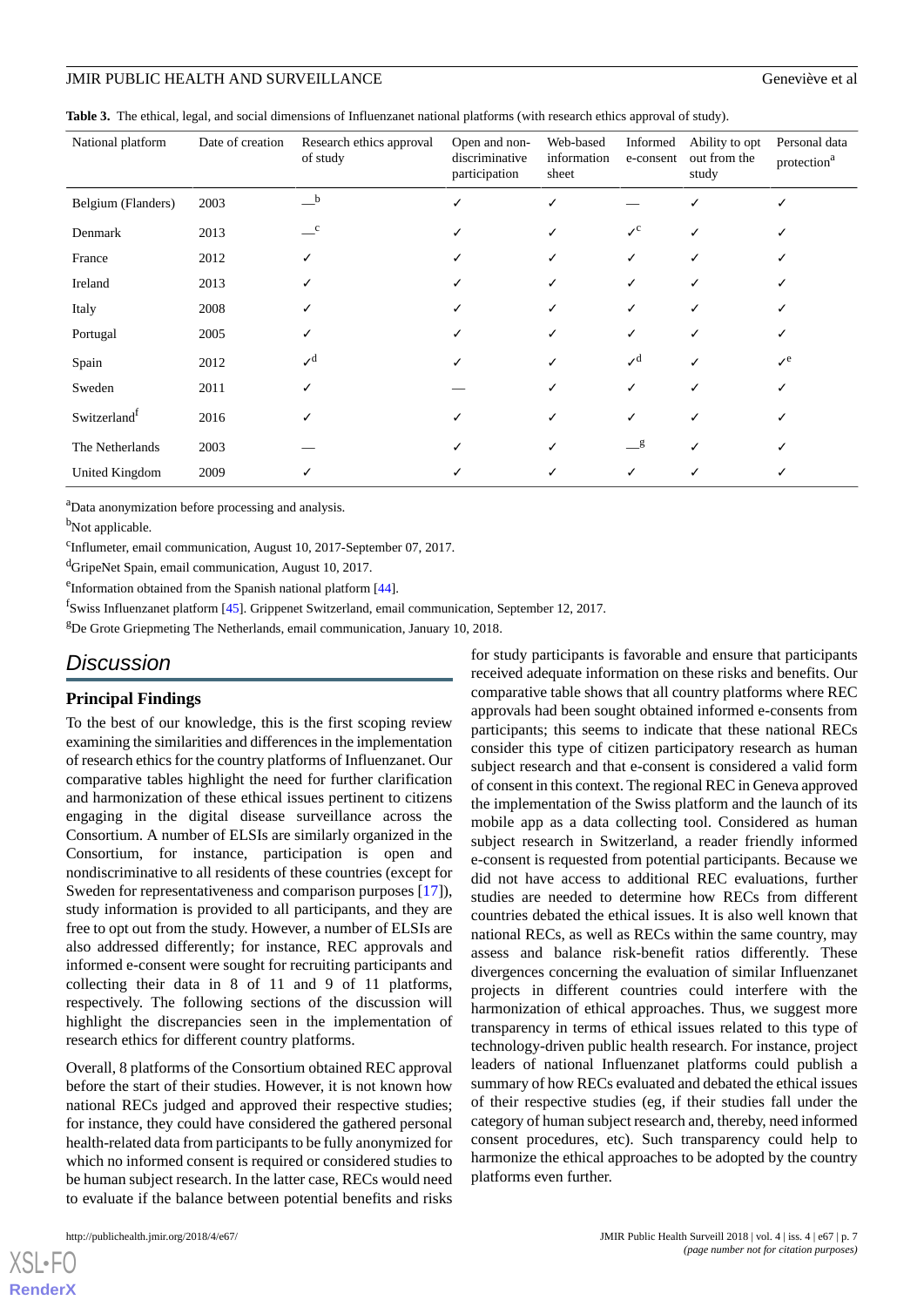REC approvals were not sought for the Belgian-Dutch (*De Grote Griepmeting*) and Danish (*Influmeter*) platforms (Influmeter, email communication, August 10, 2017) [\[6,](#page-9-5)[20](#page-10-1),[21\]](#page-10-2). However, their studies abided by their national legislation on privacy and personal data protection (Influmeter, email communication, August 10, 2017) [\[6](#page-9-5),[20,](#page-10-1)[21](#page-10-2),[46\]](#page-11-6); for instance, the *De Grote Griepmeting* privacy regulation was approved by the Dutch Data Protection Authority [[21\]](#page-10-2). According to the Belgian and Dutch legislations, these are observational studies because no physical or psychological intervention is intended on participants [[6](#page-9-5)[,21](#page-10-2),[47\]](#page-11-7). Concerning *Influmeter*, the Danish platform is exempted from the REC approval for the following reasons: the Danish Data Protection Agency does not consider emails exchanged between study participants and *Influmeter* to be sensitive personal information; there is an automatic implicit consent from study participants because of its voluntary nature even if sensitive information is gathered (eg, health and coarse-grained geographical data); and the data manager of *Influmeter*, *Statens Serum Institute* that hosts a large proportion of Danish health data [\[48](#page-11-8)] received a broad permission from the Danish Data Protection Agency (record number: 2008-54-0474), which covers the surveillance of infectious diseases and identifiable sensitive information gathered by *Influmeter* (Influmeter, email communication, September 7, 2017) [[20\]](#page-10-1).

Another ethical issue arises in Influenzanet owing to the ability of participants to record personal data on other household members (eg, the elderly persons and children). Gathering data on underrepresented age groups is important, specifically, when they are the ones most vulnerable to influenza in terms of morbidity and mortality [[5\]](#page-9-4). However, it is difficult to verify whether these family members, in particular, are legally competent and could provide consent themselves, having expressed their will for their personal information to be recorded by the participating family member. It would be interesting to evaluate through future research whether RECs have considered this issue or have simply considered the data collected from other family members to be anonymous and, thus, not identifiable.

Informed e-consent was gathered from study participants from all platforms with the only exceptions being the Belgian and Dutch platforms, which are mirror websites of each other (*De Grote Griepmeting*, email communication, January 10, 2018). It can be argued that there is an automatic implicit consent for Belgian and Dutch participants because registration to the study is voluntary. The Belgium-Dutch platforms [[16\]](#page-9-14) might consider providing an informed e-consent option to their participants in an attempt to harmonize consent practices across the Consortium if ever they resume their activities in the future. However, we noted that it is not clear whether informed consent was legally necessary in Belgium ("Law on experiments involving the human subject" of May 2004) and the Netherlands because of the observational natures of their studies (*De Grote Griepmeting*, the Netherlands, email communication, January 10, 2018) [[6](#page-9-5)[,21](#page-10-2),[47\]](#page-11-7). Indeed, the Belgian and Dutch legislations acknowledge the need for informed consent for interventional studies because of the potential physical or psychological harm to participants [\[6](#page-9-5),[21,](#page-10-2)[47](#page-11-7)], but the legislations do not clearly

define how broad the category of observational studies is; for instance, a detailed questionnaire revealing some very personal information can be seen as an intervention in the Netherlands [[49\]](#page-11-9). Nonetheless, it is important to understand the shift from typical physical or psychological harm seen in medical research to informational harm in public health research involving Web-based communities of volunteer citizens or big data (eg, data discrimination) with the latter having potential repercussions on the physical and mental states of study participants (eg, stigmatization and discrimination for health insurance coverage) [\[50](#page-11-10),[51\]](#page-11-11).

Critics might say that e-consent gathered from Influenzanet participants does not represent valid informed consent because researchers cannot control that participants read and understood the information. Although information on studies is available on their respective websites, participants usually have to look at different sections of the website to gather pertinent information on the study (eg, its goals, privacy policies, etc), which is tedious and unlikely to be read in detail. The Swiss legislation requires researchers to ensure that participants have understood all the information (provided in the written information form) through personal contact. According to the *Ethics Guidelines for Internet-Mediated Research* by the British Psychological Society, a valid consent can be assumed if there is an information sheet defining the study objectives and exact nature of questions before filling in the questionnaire, including a check box at its beginning and end where participants can tick in to give their explicit consent [[52\]](#page-11-12). In addition, the Society recommends using a proper wording for "I agree" statements to encourage participants to read the information sheet, which should also include their rights to withdraw from the study at any time in a user friendly manner [\[52](#page-11-12)]. The Consortium could follow these guidelines to enhance its e-consent procedures. It is important to ensure that participants agreed (by clicking on an "I agree" checkbox) to the terms, conditions, and privacy policies listed on the informed consent sheet before being allowed to fill in the questionnaire. Such measures should be taken to ensure the validity of the informed consent from participants and for harmonization purposes, a standard information sheet could be used throughout the Consortium.

Personal data protection was ensured throughout the Consortium because participant data are pseudonymized, that is, participants' personal identifiers are replaced with pseudonyms. Furthermore, any data that are shared with the public through the Web portal are fully anonymized and highly aggregated [\[14](#page-9-12)]. As to the anonymized data shared with members of the Consortium, it can be aggregated or not depending on whether the national partner who owns the data agrees to the request. It is also worth noting that sharing of Influenzanet data with internal and external researchers should not pose *a priori* any legal barriers because the General Data Protection Regulation of the European Parliament and the Council will not apply to data being rendered anonymous, that is, the information is not linked to an identified or identifiable natural person (Recital 26) and shared for research and statistical purposes [\[53](#page-11-13)]. From information gathered on some Influenzanet platforms (ie, France and Switzerland), it appears that linked anonymization [\[54](#page-11-14)] is involved in ensuring data protection, whereby participants' email addresses and

 $XS$ -FO **[RenderX](http://www.renderx.com/)**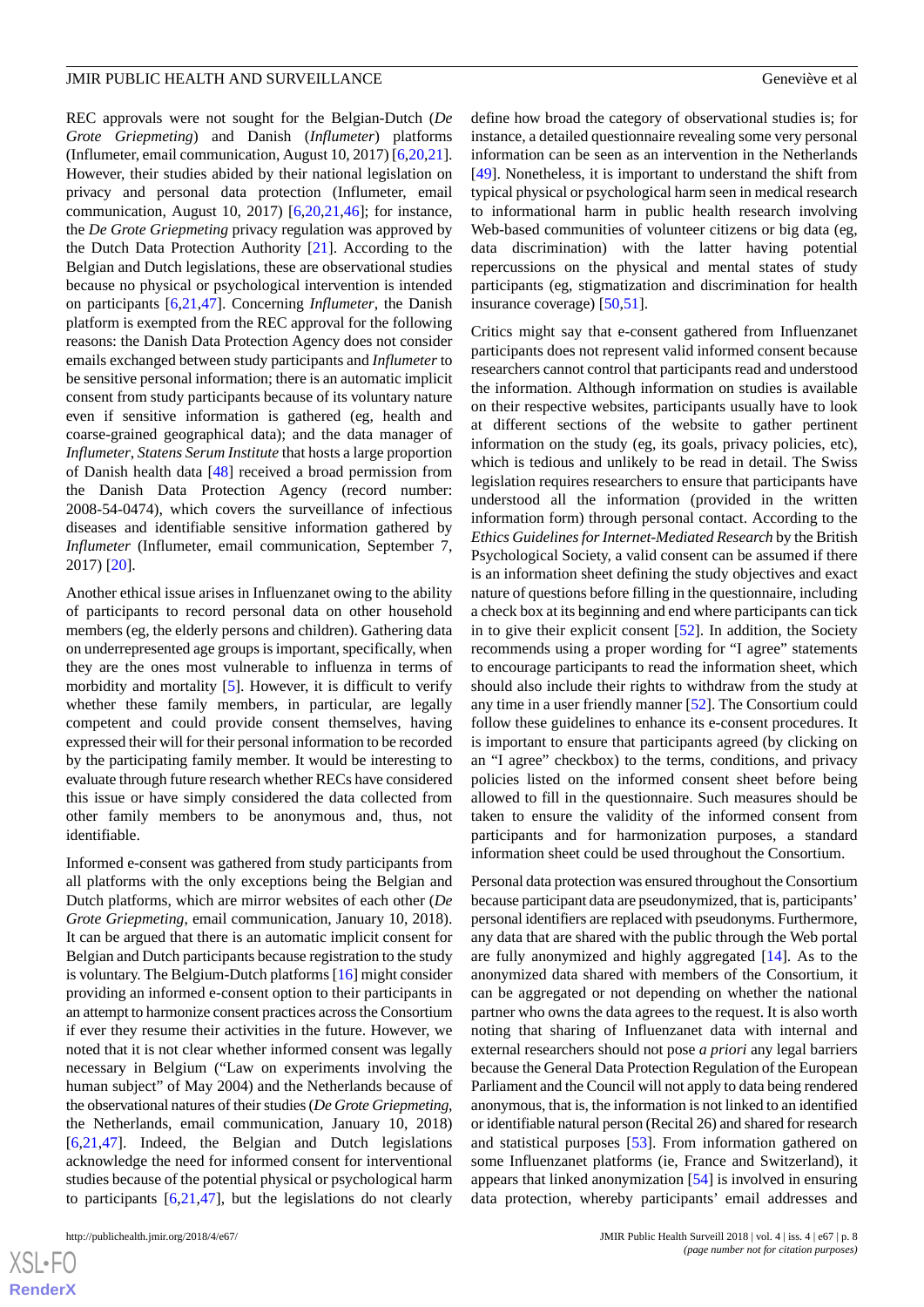pseudonyms are stripped from the gathered health-related data before analysis and stored separately. It will be difficult to conclude how challenging or easy it could be to reidentify participants directly or indirectly from specific combination of variables (which are anonymous if considered in isolation but permit the identification if several of them are combined), in particular for vulnerable groups where privacy risks are higher [[48\]](#page-11-8) or groups with rare variable entries, for instance, large household compositions with >6 persons (that only account for 2% of households in the European Union [\[55](#page-11-15)]).

Our results show that there is a need to harmonize consent requirements and practice throughout the Consortium because differences in the abovementioned national consent requirements could be the source of obstacles for the next generation of data collection, which may include collection and sharing of more sensitive data on a larger scale. Thus, these differences could hinder future productive cross-national collaboration, which will be detrimental to research and quality disease surveillance. The consent requirements and practice could be harmonized through international or European Union regulations. However, this could take some time; for instance, General Data Protection Regulation aims to harmonize data protection laws within the 28 European Union Member States to ensure an equivalent level of protection and freedoms of individuals within the European Union. At the same time, it will protect cross-border flows of personal data on European Union citizens to international organizations or third countries [\[56](#page-11-16),[57\]](#page-11-17). A quicker harmonization alternative would be for all national platforms of Influenzanet to use the strictest consent requirements and practice currently used by one of their platforms to find common ground.This particular platform would then be used as a benchmark for other country platforms to harmonize their practices.

#### **Limitations**

Only English-language papers were screened for this study for practical reasons. It is, thus, possible that pertinent papers in other languages were omitted but they could have provided better insight into how issues related to research ethics are being handled by the Influenzanet Consortium. In addition, most of our conclusions are based on the gathered literature, and our interpretations might be biased by the incomplete reporting of all ELSI components in some publications as a matter of space or pertinance to their study objectives. Consequently, despite our collaboration with the Consortium to verify our claims, we cannot guarantee that our interpretations are error free. Another limitation is that we do not have access to projects' evaluation reports from RECs (except for Switzerland) to understand how they judge and approve such research projects. This would have been beneficial to the understanding of national differences in

project evaluation by RECs, which could then serve as the basis for further harmonization of these ethical approaches.

#### **Conclusions**

Epidemics forecasting activities such as Influenzanet are beneficial. Harmonized criteria for dealing with ethical issues are urgently needed internationally to ensure comparability of data and maximize participants' trust. Approaches used in handling issues related to research ethics by different Influenzanet platforms seem to be similar in many, although not all, ELSIs at present. Thus, harmonizing ethical requirements across the Consortium is feasible and could be achieved through the adoption of the strictest ethical requirements and practice currently used by one platform across the Consortium. Nonetheless, despite being similar, it does not automatically mean that these ethical approaches are adequately regulated. We recommend more transparency in terms of ethical issues related to this type of technology-driven public health research. These transparency modifications related to the current ELSIs of Influenzanet will help to build trust among the members of the general public, in particular, if they are properly informed about the expected benefits and potential risks their participation entails; this will prevent any decline in participation, which might be triggered by mediatization, including exaggeration, of the risks of public health surveillance using Web-based communities of volunteer citizens.

Moreover, this type of research has the potential to save many lives in the future because it has proven through its flexibility, easy implementation, and adaptability to different countries' requirements for data collection to serve as a potentially effective and relatively low-cost surveillance tool for other diseases of public health importance (eg, Middle East respiratory syndrome or Ebola) [\[12](#page-9-10),[17\]](#page-9-15). These characteristics could allow Influenzanet to be deployed in low- and middle-income countries to monitor emerging and reemerging infectious diseases [\[17](#page-9-15)].

Our suggested harmonization measures and approach for data gathering and ethical requirements for Influenzanet apply to other Influenzanet-like systems. Moreover, we also suggest that such systems increase the validity of their informed e-consent procedures by following the excellent ethical guidelines provided by the British Psychological Society. Such measures will further increase the benefits Influenzanet and Influenzanet-like systems could bring to society by promoting the comparability of data and safeguarding participants' trust on which they rely almost completely for data collection. These will ensure that Influenzanet-like systems are making even greater substantial contributions to global public health and reduce the health inequalities in societies worldwide through better targeting of public health interventions in line with the concept of *precision global health* in the digital age [[58\]](#page-11-18).

#### **Acknowledgments**

We sincerely thank the coordinator of the Influenzanet Consortium, Daniela Paolotti, and country representatives for verifying the veracity of our findings and for providing updated additional information on their respective national platforms. OW-M, DD, and AF thank Dirk Helbing, Paul Lukowicz, Daniela Paolotti, Lloyd Sanders, and Marco Hirsch for the guidance and collaboration on Grippenet (www.grippenet.ch), the Swiss member of Influenzanet (www.influenzanet.eu). LDG also thanks Andrea Martani and Christophe Schneble. LDG, TW, and BSE acknowledge the financial support provided by the Swiss National Science

 $XS$ -FO **[RenderX](http://www.renderx.com/)**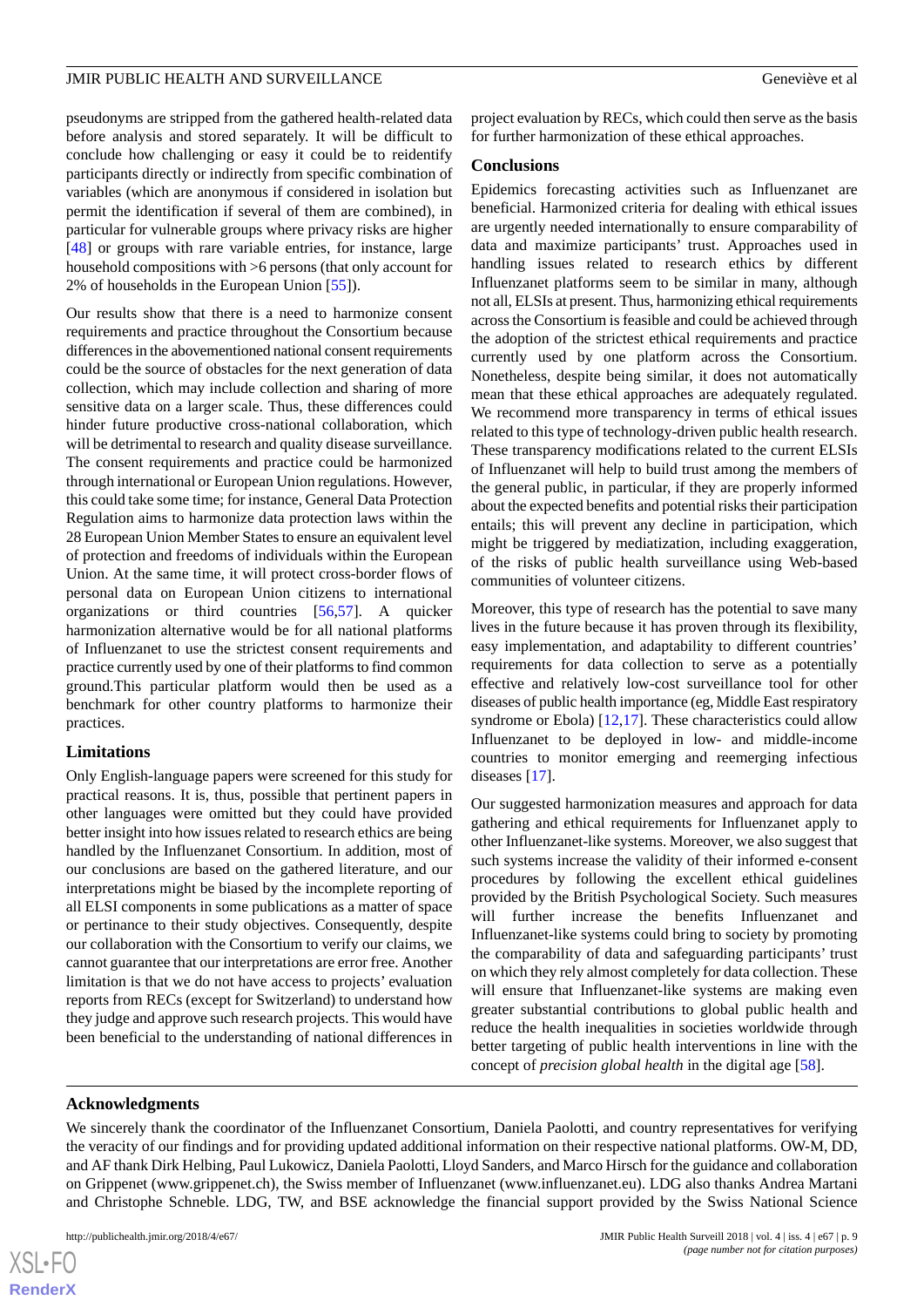Foundation (SNF NRP-74 Smarter Health Care, grant number 407440\_167356 and SNF NRP-75 big data, grant number 407540\_167211). The views expressed in this article are those of the authors and not necessarily those of the funder. This work was partially funded by the European Community's H2020 Program under the funding scheme "FETPROACT-1-2014: Global Systems Science (GSS)'," grant agreement 641191 "CIMPLEX: Bringing CItizens, Models and Data together in Participatory, Interactive SociaL EXploratories".

# **Authors' Contributions**

All 6 authors contributed to the conception of this paper. LDG undertook the initial scoping literature search and was assisted by TW and BSE. TW and BSE supported LDG on the synthesis of the methodology and results sections. All authors contributed to the writing, editing, and critical evaluation of the manuscript. They approved the submission of the final version of the manuscript.

# **Conflicts of Interest**

AF is one of the project leaders, and OW-M and DD are project coordinators of the Swiss Influenzanet platform.

# <span id="page-9-0"></span>**References**

- <span id="page-9-1"></span>1. Brownstein JS, Freifeld CC, Madoff LC. Digital disease detection--harnessing the Web for public health surveillance. N Engl J Med 2009 May 21;360(21):2153-5, 2157 [[FREE Full text](http://europepmc.org/abstract/MED/19423867)] [doi: [10.1056/NEJMp0900702\]](http://dx.doi.org/10.1056/NEJMp0900702) [Medline: [19423867\]](http://www.ncbi.nlm.nih.gov/entrez/query.fcgi?cmd=Retrieve&db=PubMed&list_uids=19423867&dopt=Abstract)
- <span id="page-9-2"></span>2. ICT FactsFigures 2017. 2017 Jul. ITU URL: [http://www.itu.int/en/ITU-D/Statistics/Documents/facts/ICTFactsFigures2017.](http://www.itu.int/en/ITU-D/Statistics/Documents/facts/ICTFactsFigures2017.pdf) [pdf](http://www.itu.int/en/ITU-D/Statistics/Documents/facts/ICTFactsFigures2017.pdf) [accessed 2017-12-08] [[WebCite Cache ID 6vYQzyEgK\]](http://www.webcitation.org/

                                6vYQzyEgK)
- <span id="page-9-4"></span><span id="page-9-3"></span>3. Salathé M, Freifeld CC, Mekaru SR, Tomasulo AF, Brownstein JS. Influenza A (H7N9) and the importance of digital epidemiology. N Engl J Med 2013 Aug 1;369(5):401-404. [doi: [10.1056/NEJMp1307752\]](http://dx.doi.org/10.1056/NEJMp1307752) [Medline: [23822655](http://www.ncbi.nlm.nih.gov/entrez/query.fcgi?cmd=Retrieve&db=PubMed&list_uids=23822655&dopt=Abstract)]
- 4. Bansal S, Chowell G, Simonsen L, Vespignani A, Viboud C. Big Data for Infectious Disease Surveillance and Modeling. J Infect Dis 2016 Dec 01;214(suppl\_4):S375-S379 [\[FREE Full text\]](http://europepmc.org/abstract/MED/28830113) [doi: [10.1093/infdis/jiw400\]](http://dx.doi.org/10.1093/infdis/jiw400) [Medline: [28830113](http://www.ncbi.nlm.nih.gov/entrez/query.fcgi?cmd=Retrieve&db=PubMed&list_uids=28830113&dopt=Abstract)]
- <span id="page-9-5"></span>5. Friesema IHM, Koppeschaar CE, Donker GA, Dijkstra F, van Noort SP, Smallenburg R, et al. Internet-based monitoring of influenza-like illness in the general population: experience of five influenza seasons in The Netherlands. Vaccine 2009 Oct 23;27(45):6353-6357. [doi: [10.1016/j.vaccine.2009.05.042\]](http://dx.doi.org/10.1016/j.vaccine.2009.05.042) [Medline: [19840672](http://www.ncbi.nlm.nih.gov/entrez/query.fcgi?cmd=Retrieve&db=PubMed&list_uids=19840672&dopt=Abstract)]
- <span id="page-9-6"></span>6. Vandendijck Y, Faes C, Hens N. Eight years of the Great Influenza Survey to monitor influenza-like illness in Flanders. PLoS One 2013;8(5) [[FREE Full text](http://dx.plos.org/10.1371/journal.pone.0064156)] [doi: [10.1371/journal.pone.0064156](http://dx.doi.org/10.1371/journal.pone.0064156)] [Medline: [23691162](http://www.ncbi.nlm.nih.gov/entrez/query.fcgi?cmd=Retrieve&db=PubMed&list_uids=23691162&dopt=Abstract)]
- <span id="page-9-8"></span><span id="page-9-7"></span>7. European Centre for Disease Prevention and Control. European Influenza Surveillance Network (EISN) URL: [https://ecdc.](https://ecdc.europa.eu/en/about-us/partnerships-and-networks/disease-and-laboratory-networks/eisn) [europa.eu/en/about-us/partnerships-and-networks/disease-and-laboratory-networks/eisn](https://ecdc.europa.eu/en/about-us/partnerships-and-networks/disease-and-laboratory-networks/eisn) [accessed 2017-12-09] [\[WebCite](http://www.webcitation.org/

                                6va45FX5Y) [Cache ID 6va45FX5Y](http://www.webcitation.org/

                                6va45FX5Y)]
- <span id="page-9-16"></span>8. Snacken R, Brown C. New developments of influenza surveillance in Europe. Euro Surveill 2015 Jan 29;20(4) [[FREE Full](http://www.eurosurveillance.org/ViewArticle.aspx?ArticleId=21020) [text](http://www.eurosurveillance.org/ViewArticle.aspx?ArticleId=21020)] [Medline: [25655056](http://www.ncbi.nlm.nih.gov/entrez/query.fcgi?cmd=Retrieve&db=PubMed&list_uids=25655056&dopt=Abstract)]
- <span id="page-9-9"></span>9. van Noort SP, Codeço CT, Koppeschaar CE, van Ranst M, Paolotti D, Gomes MGM. Ten-year performance of Influenzanet: ILI time series, risks, vaccine effects, and care-seeking behaviour. Epidemics 2015 Dec;13:28-36 [\[FREE Full text\]](https://linkinghub.elsevier.com/retrieve/pii/S1755-4365(15)00063-8) [doi: [10.1016/j.epidem.2015.05.001](http://dx.doi.org/10.1016/j.epidem.2015.05.001)] [Medline: [26616039\]](http://www.ncbi.nlm.nih.gov/entrez/query.fcgi?cmd=Retrieve&db=PubMed&list_uids=26616039&dopt=Abstract)
- <span id="page-9-10"></span>10. Debin M, Colizza V, Blanchon T, Hanslik T, Turbelin C, Falchi A. Effectiveness of 2012-2013 influenza vaccine against influenza-like illness in general population: estimation in a French web-based cohort. Hum Vaccin Immunother 2014;10(3):536-543 [[FREE Full text](http://europepmc.org/abstract/MED/24343049)] [Medline: [24343049](http://www.ncbi.nlm.nih.gov/entrez/query.fcgi?cmd=Retrieve&db=PubMed&list_uids=24343049&dopt=Abstract)]
- <span id="page-9-11"></span>11. van Noort SP, Muehlen M, Rebelo de Andrade H, Koppeschaar C, Lima Lourenço JM, Gomes MGM. Gripenet: an internet-based system to monitor influenza-like illness uniformly across Europe Internet. Eurosurveillance 2007 [[FREE](https://www.eurosurveillance.org/content/10.2807/esm.12.07.00722-en) [Full text\]](https://www.eurosurveillance.org/content/10.2807/esm.12.07.00722-en) [doi: [10.2807/esm.12.07.00722-en\]](http://dx.doi.org/10.2807/esm.12.07.00722-en)
- <span id="page-9-12"></span>12. Paolotti D, Carnahan A, Colizza V, Eames K, Edmunds J, Gomes G, et al. Web-based participatory surveillance of infectious diseases: the Influenzanet participatory surveillance experience. Clin Microbiol Infect 2014 Jan;20(1):17-21 [\[FREE Full](https://linkinghub.elsevier.com/retrieve/pii/S1198-743X(14)60188-9) [text](https://linkinghub.elsevier.com/retrieve/pii/S1198-743X(14)60188-9)] [doi: [10.1111/1469-0691.12477\]](http://dx.doi.org/10.1111/1469-0691.12477) [Medline: [24350723](http://www.ncbi.nlm.nih.gov/entrez/query.fcgi?cmd=Retrieve&db=PubMed&list_uids=24350723&dopt=Abstract)]
- <span id="page-9-13"></span>13. Wójcik OP, Brownstein JS, Chunara R, Johansson MA. Public health for the people: participatory infectious disease surveillance in the digital age. Emerg Themes Epidemiol 2014;11:7 [[FREE Full text](https://ete-online.biomedcentral.com/articles/10.1186/1742-7622-11-7)] [doi: [10.1186/1742-7622-11-7\]](http://dx.doi.org/10.1186/1742-7622-11-7) [Medline: [24991229](http://www.ncbi.nlm.nih.gov/entrez/query.fcgi?cmd=Retrieve&db=PubMed&list_uids=24991229&dopt=Abstract)]
- <span id="page-9-15"></span><span id="page-9-14"></span>14. Cantarelli P, Debin M, Turbelin C, Poletto C, Blanchon T, Falchi A, et al. The representativeness of a European multi-center network for influenza-like-illness participatory surveillance. BMC Public Health 2014 Sep 20;14:984 [[FREE Full text](https://bmcpublichealth.biomedcentral.com/articles/10.1186/1471-2458-14-984)] [doi: [10.1186/1471-2458-14-984](http://dx.doi.org/10.1186/1471-2458-14-984)] [Medline: [25240865\]](http://www.ncbi.nlm.nih.gov/entrez/query.fcgi?cmd=Retrieve&db=PubMed&list_uids=25240865&dopt=Abstract)
- 15. Influenzanet. Influenzanet: a network of European citizens fighting against influenza URL: [https://www.influenzanet.eu/](https://www.influenzanet.eu/en/) [en/](https://www.influenzanet.eu/en/) [accessed 2017-12-09] [[WebCite Cache ID 6va4T6dwI\]](http://www.webcitation.org/

                                6va4T6dwI)
- 16. De Grote GriepMeting. URL:<https://www.degrotegriepmeting.be> [accessed 2017-12-08] [[WebCite Cache ID 6vYZj6dRG](http://www.webcitation.org/

                 6vYZj6dRG)]
- 17. Koppeschaar CE, Colizza V, Guerrisi C, Turbelin C, Duggan J, Edmunds WJ, et al. Influenzanet: Citizens Among 10 Countries Collaborating to Monitor Influenza in Europe. JMIR Public Health Surveill 2017 Dec 19;3(3):e66 [[FREE Full](http://publichealth.jmir.org/2017/3/e66/) [text](http://publichealth.jmir.org/2017/3/e66/)] [doi: [10.2196/publichealth.7429\]](http://dx.doi.org/10.2196/publichealth.7429) [Medline: [28928112\]](http://www.ncbi.nlm.nih.gov/entrez/query.fcgi?cmd=Retrieve&db=PubMed&list_uids=28928112&dopt=Abstract)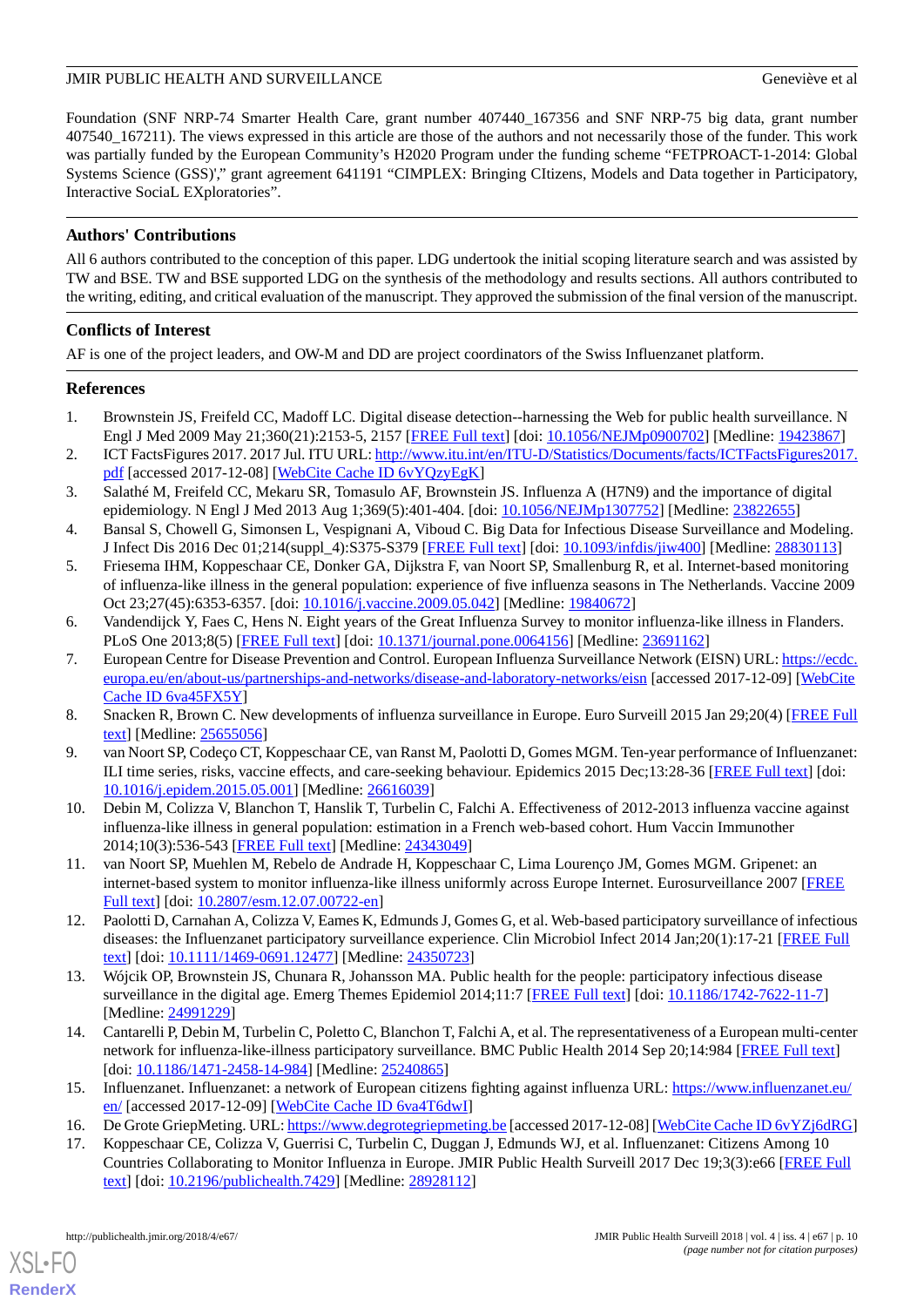- <span id="page-10-8"></span>18. Pini A, Merk H, Carnahan A, Galanis I, van Straten E, Danis K, et al. High added value of a population-based participatory surveillance system for community acute gastrointestinal, respiratory and influenza-like illnesses in Sweden, 2013-2014 using the web. Epidemiol Infect 2017 Apr;145(6):1193-1202. [doi: [10.1017/S0950268816003290\]](http://dx.doi.org/10.1017/S0950268816003290) [Medline: [28137317](http://www.ncbi.nlm.nih.gov/entrez/query.fcgi?cmd=Retrieve&db=PubMed&list_uids=28137317&dopt=Abstract)]
- <span id="page-10-0"></span>19. Brooks-Pollock E, Tilston N, Edmunds WJ, Eames KTD. Using an online survey of healthcare-seeking behaviour to estimate the magnitude and severity of the 2009 H1N1v influenza epidemic in England. BMC Infect Dis 2011;11:68 [\[FREE Full](http://www.biomedcentral.com/1471-2334/11/68) [text](http://www.biomedcentral.com/1471-2334/11/68)] [doi: [10.1186/1471-2334-11-68\]](http://dx.doi.org/10.1186/1471-2334-11-68) [Medline: [21410965\]](http://www.ncbi.nlm.nih.gov/entrez/query.fcgi?cmd=Retrieve&db=PubMed&list_uids=21410965&dopt=Abstract)
- <span id="page-10-2"></span><span id="page-10-1"></span>20. Kjelsø C, Galle M, Bang H, Ethelberg S, Krause TG. Influmeter - an online tool for self-reporting of influenza-like illness in Denmark. Infect Dis (Lond) 2016 Apr;48(4):322-327. [doi: [10.3109/23744235.2015.1122224\]](http://dx.doi.org/10.3109/23744235.2015.1122224) [Medline: [26654752\]](http://www.ncbi.nlm.nih.gov/entrez/query.fcgi?cmd=Retrieve&db=PubMed&list_uids=26654752&dopt=Abstract)
- <span id="page-10-3"></span>21. Marquet RL, Bartelds AIM, van Noort SP, Koppeschaar CE, Paget J, Schellevis FG, et al. Internet-based monitoring of influenza-like illness (ILI) in the general population of the Netherlands during the 2003-2004 influenza season. BMC Public Health 2006 Oct 04;6:242 [\[FREE Full text\]](https://bmcpublichealth.biomedcentral.com/articles/10.1186/1471-2458-6-242) [doi: [10.1186/1471-2458-6-242](http://dx.doi.org/10.1186/1471-2458-6-242)] [Medline: [17018161](http://www.ncbi.nlm.nih.gov/entrez/query.fcgi?cmd=Retrieve&db=PubMed&list_uids=17018161&dopt=Abstract)]
- <span id="page-10-4"></span>22. Peters MDJ, Godfrey CM, Khalil H, McInerney P, Parker D, Soares CB. Guidance for conducting systematic scoping reviews. Int J Evid Based Healthc 2015 Sep;13(3):141-146. [doi: 10.1097/XEB.000000000000000050] [Medline: [26134548](http://www.ncbi.nlm.nih.gov/entrez/query.fcgi?cmd=Retrieve&db=PubMed&list_uids=26134548&dopt=Abstract)]
- <span id="page-10-5"></span>23. Beauchamp TL, Childress JF. Principles of biomedical ethics, 5th ed. NY: Oxford University Press; 2001.
- <span id="page-10-6"></span>24. Ryan KJ, Brady JV, Cooke RE, Height DI, Jonsen AR, King P, et al. Ethical Principles and Guidelines for the Protection of Human Subjects of Research. In: The Belmont Report. Washington D.C. 20402: U.S. Gov. Print. Off; Sep 30, 1978.
- <span id="page-10-7"></span>25. Beauchamp TL. Methods and principles in biomedical ethics. J Med Ethics 2003 Oct;29(5):269-274 [\[FREE Full text\]](http://europepmc.org/abstract/MED/14519835) [Medline: [14519835](http://www.ncbi.nlm.nih.gov/entrez/query.fcgi?cmd=Retrieve&db=PubMed&list_uids=14519835&dopt=Abstract)]
- <span id="page-10-9"></span>26. Moher D, Liberati A, Tetzlaff J, Altman DG. Preferred reporting items for systematic reviews and meta-analyses: the PRISMA statement. PLoS Med 2009 Jul 21;6(7):e1000097 [\[FREE Full text\]](http://dx.plos.org/10.1371/journal.pmed.1000097) [doi: [10.1371/journal.pmed.1000097\]](http://dx.doi.org/10.1371/journal.pmed.1000097) [Medline: [19621072](http://www.ncbi.nlm.nih.gov/entrez/query.fcgi?cmd=Retrieve&db=PubMed&list_uids=19621072&dopt=Abstract)]
- <span id="page-10-10"></span>27. Adler AJ, Eames KTD, Funk S, Edmunds WJ. Incidence and risk factors for influenza-like-illness in the UK: online surveillance using Flusurvey. BMC Infect Dis 2014 May 01;14:232 [\[FREE Full text](https://bmcinfectdis.biomedcentral.com/articles/10.1186/1471-2334-14-232)] [doi: [10.1186/1471-2334-14-232\]](http://dx.doi.org/10.1186/1471-2334-14-232) [Medline: [24885043](http://www.ncbi.nlm.nih.gov/entrez/query.fcgi?cmd=Retrieve&db=PubMed&list_uids=24885043&dopt=Abstract)]
- <span id="page-10-11"></span>28. Bajardi P, Paolotti D, Vespignani A, Eames K, Funk S, Edmunds WJ, et al. Association between recruitment methods and attrition in Internet-based studies. PLoS One 2014;9(12):e114925 [[FREE Full text](http://dx.plos.org/10.1371/journal.pone.0114925)] [doi: [10.1371/journal.pone.0114925\]](http://dx.doi.org/10.1371/journal.pone.0114925) [Medline: [25490045](http://www.ncbi.nlm.nih.gov/entrez/query.fcgi?cmd=Retrieve&db=PubMed&list_uids=25490045&dopt=Abstract)]
- <span id="page-10-12"></span>29. Bajardi P, Vespignani A, Funk S, Eames KT, Edmunds WJ, Turbelin C, et al. Determinants of follow-up participation in the Internet-based European influenza surveillance platform Influenzanet. J Med Internet Res 2014;16(3):e78 [[FREE Full](http://www.jmir.org/2014/3/e78/) [text](http://www.jmir.org/2014/3/e78/)] [doi: [10.2196/jmir.3010](http://dx.doi.org/10.2196/jmir.3010)] [Medline: [24613818](http://www.ncbi.nlm.nih.gov/entrez/query.fcgi?cmd=Retrieve&db=PubMed&list_uids=24613818&dopt=Abstract)]
- <span id="page-10-13"></span>30. Debin M, Turbelin C, Blanchon T, Bonmarin I, Falchi A, Hanslik T, et al. Evaluating the feasibility and participants' representativeness of an online nationwide surveillance system for influenza in France. PLoS One 2013;8(9):e73675 [\[FREE](http://dx.plos.org/10.1371/journal.pone.0073675) [Full text\]](http://dx.plos.org/10.1371/journal.pone.0073675) [doi: [10.1371/journal.pone.0073675](http://dx.doi.org/10.1371/journal.pone.0073675)] [Medline: [24040020](http://www.ncbi.nlm.nih.gov/entrez/query.fcgi?cmd=Retrieve&db=PubMed&list_uids=24040020&dopt=Abstract)]
- <span id="page-10-14"></span>31. Eames KTD, Brooks-Pollock E, Paolotti D, Perosa M, Gioannini C, Edmunds WJ. Rapid assessment of influenza vaccine effectiveness: analysis of an internet-based cohort. Epidemiol Infect 2012 Jul;140(7):1309-1315. [doi: [10.1017/S0950268811001804](http://dx.doi.org/10.1017/S0950268811001804)] [Medline: [21906412](http://www.ncbi.nlm.nih.gov/entrez/query.fcgi?cmd=Retrieve&db=PubMed&list_uids=21906412&dopt=Abstract)]
- <span id="page-10-16"></span><span id="page-10-15"></span>32. Eames KTD, Tilston NL, Brooks-Pollock E, Edmunds WJ. Measured dynamic social contact patterns explain the spread of H1N1v influenza. PLoS Comput Biol 2012;8(3):e1002425 [\[FREE Full text](http://dx.plos.org/10.1371/journal.pcbi.1002425)] [doi: [10.1371/journal.pcbi.1002425](http://dx.doi.org/10.1371/journal.pcbi.1002425)] [Medline: [22412366](http://www.ncbi.nlm.nih.gov/entrez/query.fcgi?cmd=Retrieve&db=PubMed&list_uids=22412366&dopt=Abstract)]
- <span id="page-10-17"></span>33. Guerrisi C, Turbelin C, Blanchon T, Hanslik T, Bonmarin I, Levy-Bruhl D, et al. Participatory Syndromic Surveillance of Influenza in Europe. J Infect Dis 2016 Dec 01;214(suppl\_4):S386-S392. [doi: [10.1093/infdis/jiw280\]](http://dx.doi.org/10.1093/infdis/jiw280) [Medline: [28830105](http://www.ncbi.nlm.nih.gov/entrez/query.fcgi?cmd=Retrieve&db=PubMed&list_uids=28830105&dopt=Abstract)]
- <span id="page-10-18"></span>34. Land-Zanstra A, van Beusekom M, Koppeschaar K, van den Broek J. Motivation and learning impact of Dutch flu-trackers. Journal of Science Communication 2016;15(01):1-26.
- <span id="page-10-19"></span>35. Loubet P, Guerrisi C, Turbelin C, Blondel B, Launay O, Bardou M, et al. First nationwide web-based surveillance system for influenza-like illness in pregnant women: participation and representativeness of the French G-GrippeNet cohort. BMC Public Health 2016 Mar 11;16:253 [[FREE Full text](https://bmcpublichealth.biomedcentral.com/articles/10.1186/s12889-016-2899-y)] [doi: [10.1186/s12889-016-2899-y\]](http://dx.doi.org/10.1186/s12889-016-2899-y) [Medline: [26969654](http://www.ncbi.nlm.nih.gov/entrez/query.fcgi?cmd=Retrieve&db=PubMed&list_uids=26969654&dopt=Abstract)]
- <span id="page-10-20"></span>36. Loubet P, Guerrisi C, Turbelin C, Blondel B, Launay O, Bardou M, et al. Influenza during pregnancy: Incidence, vaccination coverage and attitudes toward vaccination in the French web-based cohort G-GrippeNet. Vaccine 2016 Apr 29;34(20):2390-2396. [doi: [10.1016/j.vaccine.2016.03.034\]](http://dx.doi.org/10.1016/j.vaccine.2016.03.034) [Medline: [27013430\]](http://www.ncbi.nlm.nih.gov/entrez/query.fcgi?cmd=Retrieve&db=PubMed&list_uids=27013430&dopt=Abstract)
- <span id="page-10-21"></span>37. Paolotti D, Gioannini C, Colizza V, Vespignani A. Internet-based monitoring system for influenza-like illness: H1N1 surveillance in Italy. 2010 Presented at: 3rd International ICST Conference on Electronic Healthcare for the 21st century; 13.12.2010 - 15.12.2010; Casablanca, Morocco URL: [https://www.isi.it/wp\\_blobs/.../](https://www.isi.it/wp_blobs/.../influweb-ehealth2010_submitted_1384514049.pdf) [influweb-ehealth2010\\_submitted\\_1384514049.pdf](https://www.isi.it/wp_blobs/.../influweb-ehealth2010_submitted_1384514049.pdf)
- 38. Peppa M, Edmunds WJ, Funk S. Disease severity determines health-seeking behaviour amongst individuals with influenza-like illness in an internet-based cohort. BMC Infect Dis 2017 Mar 31;17(1):238 [\[FREE Full text\]](https://bmcinfectdis.biomedcentral.com/articles/10.1186/s12879-017-2337-5) [doi: [10.1186/s12879-017-2337-5\]](http://dx.doi.org/10.1186/s12879-017-2337-5) [Medline: [28359335](http://www.ncbi.nlm.nih.gov/entrez/query.fcgi?cmd=Retrieve&db=PubMed&list_uids=28359335&dopt=Abstract)]
- 39. Perrotta D, Bella A, Rizzo C, Paolotti D. Participatory Online Surveillance as a Supplementary Tool to Sentinel Doctors for Influenza-Like Illness Surveillance in Italy. PLoS One 2017;12(1):e0169801 [[FREE Full text](http://dx.plos.org/10.1371/journal.pone.0169801)] [doi: [10.1371/journal.pone.0169801\]](http://dx.doi.org/10.1371/journal.pone.0169801) [Medline: [28076411](http://www.ncbi.nlm.nih.gov/entrez/query.fcgi?cmd=Retrieve&db=PubMed&list_uids=28076411&dopt=Abstract)]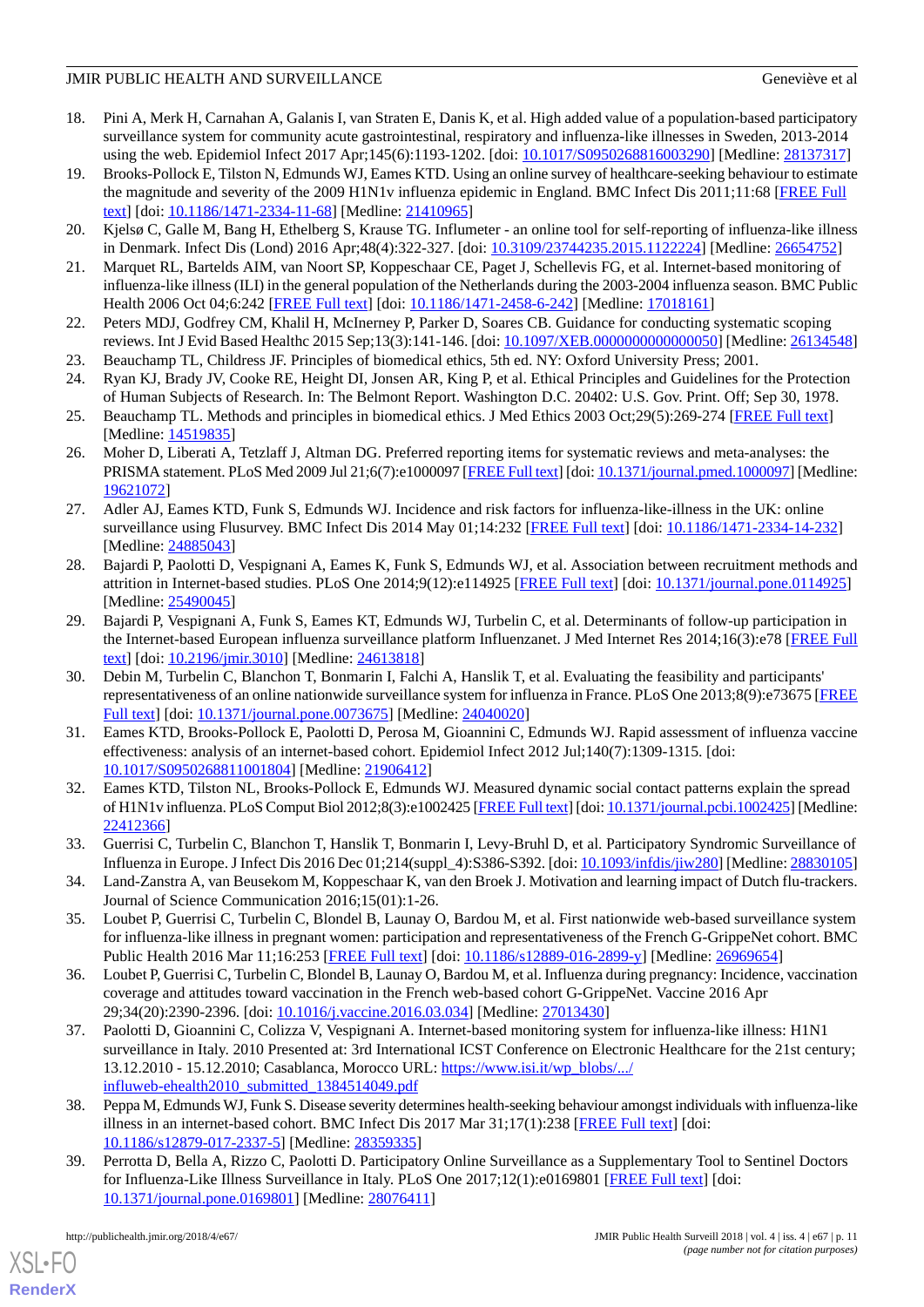- <span id="page-11-1"></span>40. Perrotta D, Tizzoni M, Paolotti D. Proceedings of the 26th International Conference on World Wide Web. In; 2017. Using Participatory Web-based Surveillance Data to Improve Seasonal Influenza Forecasting in Italy URL: [https://doi.org/10.1145/](https://doi.org/10.1145/3038912.3052670) [3038912.3052670](https://doi.org/10.1145/3038912.3052670) [accessed 2018-09-10] [\[WebCite Cache ID 72KSK39sh\]](http://www.webcitation.org/

                                72KSK39sh)
- <span id="page-11-2"></span>41. Smolderen KGE, Vingerhoets AJJM, Croon MA, Denollet J. Personality, psychological stress, and self-reported influenza symptomatology. BMC Public Health 2007 Nov 23;7:339 [[FREE Full text\]](https://bmcpublichealth.biomedcentral.com/articles/10.1186/1471-2458-7-339) [doi: [10.1186/1471-2458-7-339](http://dx.doi.org/10.1186/1471-2458-7-339)] [Medline: [18036207](http://www.ncbi.nlm.nih.gov/entrez/query.fcgi?cmd=Retrieve&db=PubMed&list_uids=18036207&dopt=Abstract)]
- <span id="page-11-3"></span>42. Tilston NL, Eames KTD, Paolotti D, Ealden T, Edmunds WJ. Internet-based surveillance of Influenza-like-illness in the UK during the 2009 H1N1 influenza pandemic. BMC Public Health 2010 Oct 27;10:650 [[FREE Full text](https://bmcpublichealth.biomedcentral.com/articles/10.1186/1471-2458-10-650)] [doi: [10.1186/1471-2458-10-650\]](http://dx.doi.org/10.1186/1471-2458-10-650) [Medline: [20979640\]](http://www.ncbi.nlm.nih.gov/entrez/query.fcgi?cmd=Retrieve&db=PubMed&list_uids=20979640&dopt=Abstract)
- <span id="page-11-5"></span><span id="page-11-4"></span>43. van Noort S, Stollenwerk N. From dynamical processes to likelihood functions: an epidemiological application to influenza. 2008 Presented at: International Conference on Computational and Mathematical Methods in Science and Engineering; 2008; Murcia, Spain p. a-661.
- <span id="page-11-6"></span><span id="page-11-0"></span>44. GripeNet.es. URL: <https://www.gripenet.es/> [accessed 2017-12-08] [[WebCite Cache ID 6vYSX5uHD\]](http://www.webcitation.org/

                                6vYSX5uHD)
- 45. Grippenet.ch. URL: <http://www.grippenet.ch/> [accessed 2017-12-08] [[WebCite Cache ID 6vYS2omSa](http://www.webcitation.org/

                 6vYS2omSa)]
- <span id="page-11-7"></span>46. Hoeyer K. Denmark at a Crossroad? Intensified Data Sourcing in a Research Radical Country. In: Mittelstadt BD, Floridi L, editors. The Ethics of Biomedical Big Data. Switzerland: Springer International Publishing AG; 2016:73-93.
- <span id="page-11-8"></span>47. Service public Fédéral Justice. Loi relative aux expérimentations sur la personne humaine URL: [http://www.](http://www.ejustice.just.fgov.be/cgi_loi/change_lg.pl?language=fr&la=F&cn=2004050732&table_name=loi) [ejustice.just.fgov.be/cgi\\_loi/change\\_lg.pl?language=fr&la=F&cn=2004050732&table\\_name=loi](http://www.ejustice.just.fgov.be/cgi_loi/change_lg.pl?language=fr&la=F&cn=2004050732&table_name=loi) [accessed 2017-10-11] [[WebCite Cache ID 6va53sJgB](http://www.webcitation.org/

                                6va53sJgB)]
- <span id="page-11-9"></span>48. Danish Council of Ethics. 2015. Research with health data and biological material in Denmark URL: [http://www.etiskraad.dk/](http://www.etiskraad.dk/~/media/Etisk-Raad/en/Publications/Research-with-health-data-and-biological-material-in-Denmark-Statement-2015.pdf?la=da) [~/media/Etisk-Raad/en/Publications/Research-with-health-data-and-biological-material-in-Denmark-Statement-2015.](http://www.etiskraad.dk/~/media/Etisk-Raad/en/Publications/Research-with-health-data-and-biological-material-in-Denmark-Statement-2015.pdf?la=da) [pdf?la=da](http://www.etiskraad.dk/~/media/Etisk-Raad/en/Publications/Research-with-health-data-and-biological-material-in-Denmark-Statement-2015.pdf?la=da) [accessed 2017-12-09] [[WebCite Cache ID 6va5FW4bI](http://www.webcitation.org/

                                6va5FW4bI)]
- <span id="page-11-11"></span><span id="page-11-10"></span>49. Ramirez I. Navigating the maze of requirements for obtaining approval of non-interventional studies (NIS) in the European Union. Ger Med Sci 2015;13:Doc21 [\[FREE Full text\]](http://dx.doi.org/10.3205/000225) [doi: [10.3205/000225](http://dx.doi.org/10.3205/000225)] [Medline: [26633964\]](http://www.ncbi.nlm.nih.gov/entrez/query.fcgi?cmd=Retrieve&db=PubMed&list_uids=26633964&dopt=Abstract)
- <span id="page-11-12"></span>50. Metcalf J, Crawford K. Where are human subjects in Big Data research? The emerging ethics divide. Big Data & Society 2016 Jun 1;3(1):205395171665021. [doi: [10.1177/2053951716650211](http://dx.doi.org/10.1177/2053951716650211)]
- 51. Fairfield J, Shtein H. Big Data, Big Problems: Emerging Issues in the Ethics of Data Science and Journalism. Journal of Mass Media Ethics 2014 Jan 16;29(1):38-51. [doi: [10.1080/08900523.2014.863126](http://dx.doi.org/10.1080/08900523.2014.863126)]
- <span id="page-11-14"></span><span id="page-11-13"></span>52. Hewson C, Buchanan T, Brown I, Coulson N, Hagger-Johnson G, Joinson A, et al. Ethics Guidelines for Internet-Mediated Research. Leicester: The British Psychological Society; 2017 Apr. URL: [https://beta.bps.org.uk/news-and-policy/](https://beta.bps.org.uk/news-and-policy/ethics-guidelines-internet-mediated-research-2017) [ethics-guidelines-internet-mediated-research-2017](https://beta.bps.org.uk/news-and-policy/ethics-guidelines-internet-mediated-research-2017) [accessed 2017-10-30] [\[WebCite Cache ID 6vYTFleqY](http://www.webcitation.org/

                                6vYTFleqY)]
- <span id="page-11-15"></span>53. Intersoft Consulting. 2018. Recital 26 - Not applicable to anonymous data URL:<https://gdpr-info.eu/recitals/no-26/> [accessed 2018-06-04] [\[WebCite Cache ID 6zveqKDMo](http://www.webcitation.org/

                                6zveqKDMo)]
- 54. Elger BS, Caplan AL. Consent and anonymization in research involving biobanks: differing terms and norms present serious barriers to an international framework. EMBO Rep 2006 Jul;7(7):661-666 [[FREE Full text](http://embor.embopress.org/cgi/pmidlookup?view=long&pmid=16819458)] [doi: [10.1038/sj.embor.7400740\]](http://dx.doi.org/10.1038/sj.embor.7400740) [Medline: [16819458](http://www.ncbi.nlm.nih.gov/entrez/query.fcgi?cmd=Retrieve&db=PubMed&list_uids=16819458&dopt=Abstract)]
- <span id="page-11-17"></span><span id="page-11-16"></span>55. Eurostat. People in the EU - statistics on household and family structures URL: [http://ec.europa.eu/eurostat/](http://ec.europa.eu/eurostat/statistics-explained/index.php/People_in_the_EU_%E2%80%93_statistics_on_household_and_family_structures) [statistics-explained/index.php/People\\_in\\_the\\_EU\\_%E2%80%93\\_statistics\\_on\\_household\\_and\\_family\\_structures](http://ec.europa.eu/eurostat/statistics-explained/index.php/People_in_the_EU_%E2%80%93_statistics_on_household_and_family_structures) [accessed 2017-12-08] [\[WebCite Cache ID 6vYZAy7nZ\]](http://www.webcitation.org/

                                6vYZAy7nZ)
- <span id="page-11-18"></span>56. Preite F, Salardi S, Gesuita R, Villani S, Trerotoli P, Guardabasso V, et al. The new European regulation on personal data protection: significant aspects for data processing for scientific research purposes. EBPH 2017;4(2) [\[FREE Full text](http://ebph.it/article/view/12286)] [doi: [10.2427/12286\]](http://dx.doi.org/10.2427/12286)
- 57. Mostert M, Bredenoord AL, Biesaart MCIH, van Delden JJM. Big Data in medical research and EU data protection law: challenges to the consent or anonymise approach. Eur J Hum Genet 2016 Dec; 24(7): 956-960 [[FREE Full text](http://dx.doi.org/10.1038/ejhg.2015.239)] [doi: [10.1038/ejhg.2015.239](http://dx.doi.org/10.1038/ejhg.2015.239)] [Medline: [26554881\]](http://www.ncbi.nlm.nih.gov/entrez/query.fcgi?cmd=Retrieve&db=PubMed&list_uids=26554881&dopt=Abstract)
- 58. Flahault A, Geissbuhler A, Guessous I, Guérin P, Bolon I, Salathé M, et al. Precision global health in the digital age. Swiss Med Wkly 2017;147 [[FREE Full text](http://doi.emh.ch/10.4414/smw.2017.14423)] [doi: [10.4414/smw.2017.14423\]](http://dx.doi.org/10.4414/smw.2017.14423) [Medline: [28421566\]](http://www.ncbi.nlm.nih.gov/entrez/query.fcgi?cmd=Retrieve&db=PubMed&list_uids=28421566&dopt=Abstract)

# **Abbreviations**

**BELIT:** Bioethics Literature Database **EISN:** European Influenza Surveillance Network **ELSI:** ethical, legal, and social issues **ILI:** influenza-like illness **REC:** Research Ethics Committee